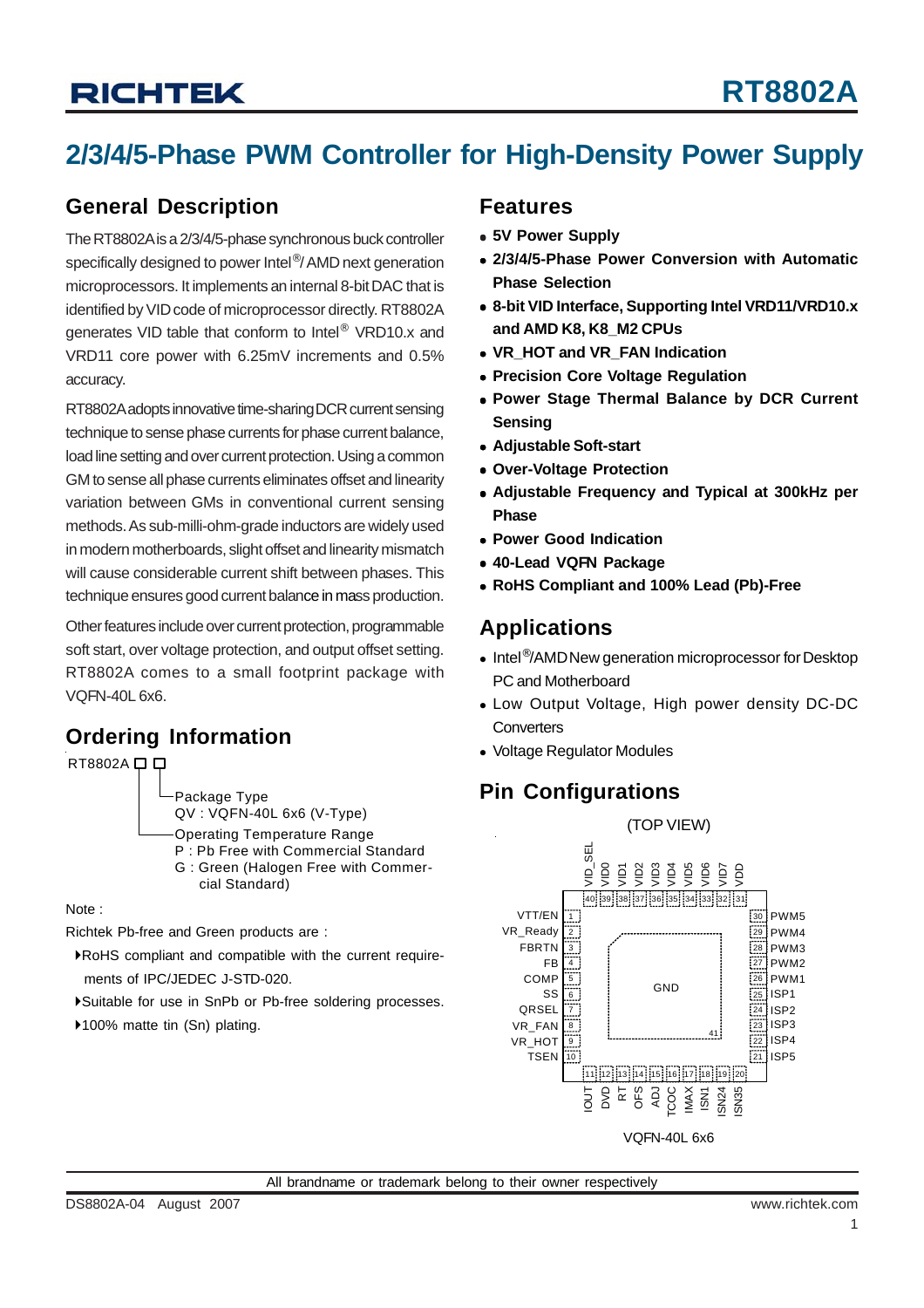

## **Typical Application Circuit**

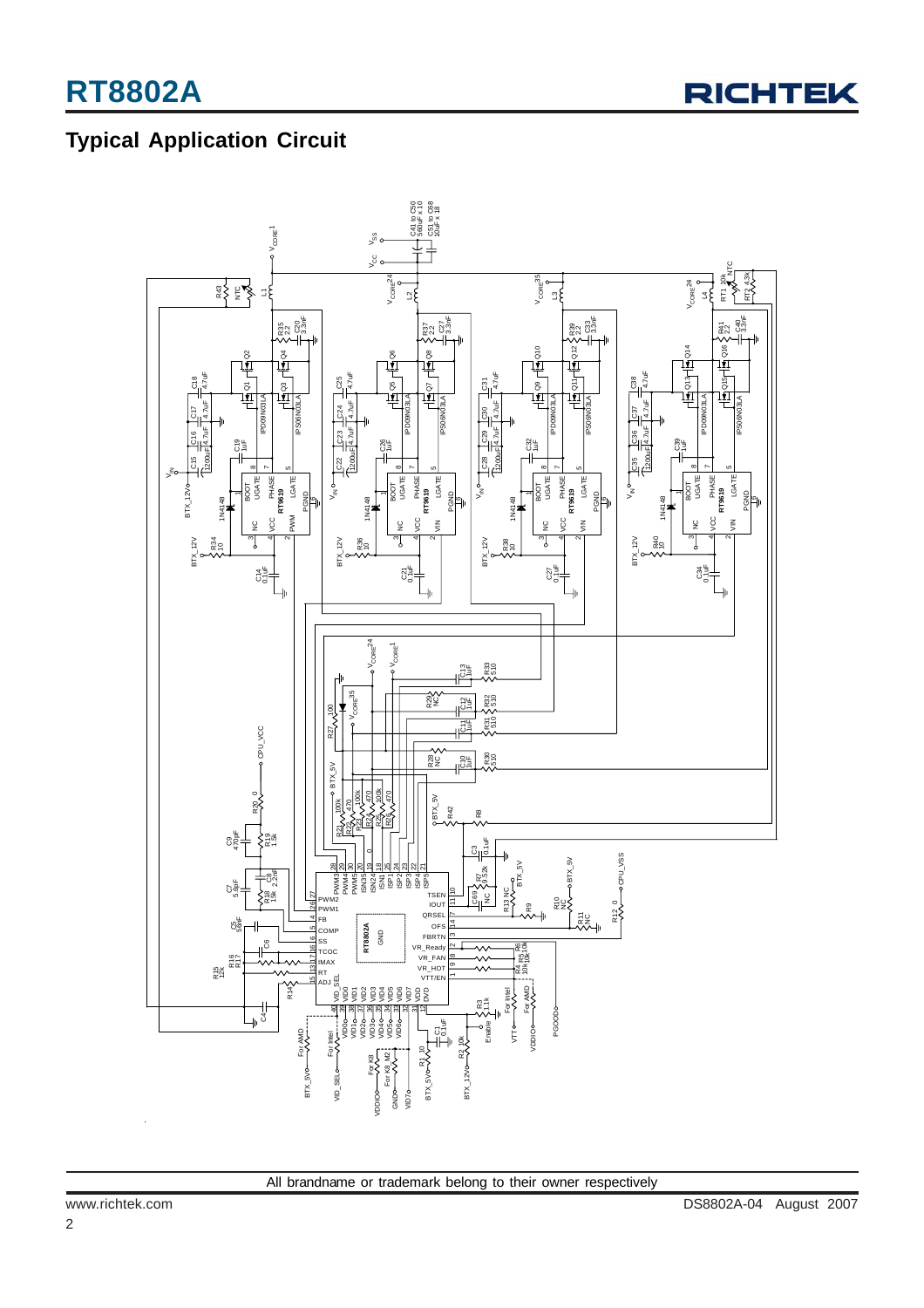### **Functional Pin Description**

### **VTT/EN (Pin 1)**

The pin is defined as the chip enable, and the VTT is applied for internal VID pull high power and power sequence monitoring.

### **VR\_Ready (Pin 2)**

Power good open-drain output.

### **FBRTN (Pin 3)**

Feedback return pin. VID DAC and error amplifier reference for remote sensing of the output voltage.

### **FB (Pin 4)**

Inverting input pin of the internal error amplifier.

### **COMP (Pin 5)**

Output pin of the error amplifier and input pin of the PWM comparator.

### **SS (Pin 6)**

Connect this SS pin to GND with a capacitor to set the soft-start time interval.

### **QRSEL (Pin 7)**

Quick response mode select pin. When QRSEL = GND and quick response is triggered during heavy load to light load transient, 2 channels will turn on simultaneously to prevent  $V_{OUT}$  undershoot. When  $QRSEL = NC$  and quick response is triggered, all channels will turn on simultaneously to prevent  $V_{\text{OUT}}$  undershoot.

### **VR\_FAN (Pin 8)**

The pin is defined to signal VR thermal information for external VR thermal dissipation scheme triggering.

### **VR\_HOT (Pin 9)**

The pin is defined to signal VR thermal information for external VR thermal dissipation scheme triggering.

### **TSEN (Pin 10)**

Temperature detect pin for VR\_HOT and VR\_FAN.

### **IOUT (Pin 11)**

Output current indication pin. The current through IOUT pin is proportional to the total output current.

### **DVD (Pin 12)**

Programmable power UVLO detection input. Trip threshold is 1V at  $V_{\text{DVD}}$  rising.

### **RT (Pin 13)**

The pin is defined to set internal switching operation frequency. Connect this pin to GND with a resistor  $R_{RT}$  to set the frequency F<sub>SW</sub>.

$$
F_{SW} = \frac{4.463 e^9}{R_{RT} + 3500}
$$

### **OFS (Pin 14)**

The pin is defined for load line offset setting.

### **ADJ (Pin 15)**

Current sense output for active droop adjusting. Connect a resistor from this pin to GND to set the load droop.

### **TCOC (Pin 16)**

Input pin for setting thermally compensated over current trigger point. Voltage on the pin is compared with  $V_{AD,J}$ . If  $V_{ADJ}$  >  $V_{TCOC}$  then OCP is triggered.

### **IMAX (Pin 17)**

The pin is defined to set threshold of over current.

### **ISN1 (Pin 18)**

Current sense negative input pin for channel 1 current sensing.

### **ISN24 (Pin 19)**

Current sense negative input pins for channel 2 and channel 4 current sensing.

### **ISN35 (Pin 20)**

Current sense negative input pins for channel 3 and channel 5 current sensing.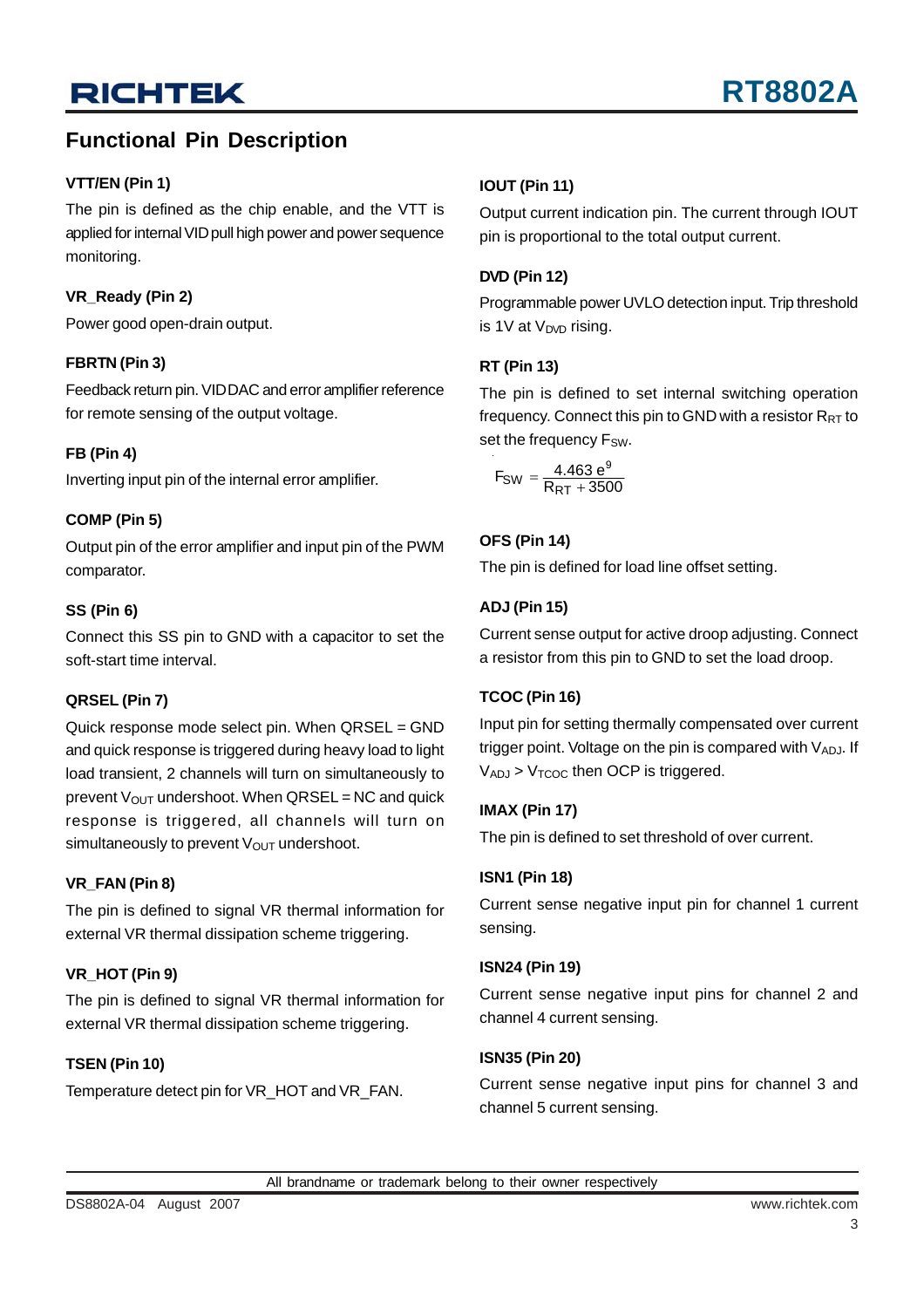

### **ISP1 (Pin 25), ISP2 (Pin 24), ISP3 (Pin 23), ISP4 (Pin 22), ISP5 (Pin 21)**

Current sense positive input pins for individual converter channel current sensing.

### **PWM1 (Pin 26), PWM2 (Pin 27), PWM3 (Pin 28), PWM4 (Pin 29), PWM5 (Pin 30)**

PWM outputs for each driven channel. Connect these pins to the PWM input of the MOSFET driver. For systems which using 2/3/4 channels, pull PWM 3/4/5 pins up to high.

### **VDD (Pin 31)**

IC power supply. Connect this pin to a 5V supply.

### **VID7 (Pin 32), VID6 (Pin 33), VID5 (Pin 34), VID4 (Pin 35), VID3 (Pin 36), VID2 (Pin 37), VID1 (Pin 38), VID0 (Pin 39), VID\_SEL (40)**

DAC voltage identification inputs for VRD10.x / VRD11 / K8 / K8\_M2 . These pins are internally pulled up to VTT.

| <b>VIDSEL</b> | <b>VID [7]</b> | <b>Table</b> |
|---------------|----------------|--------------|
| VTT           | x              | <b>VR11</b>  |
| GND           | X              | VR10.x       |
| VDD           | ΝC             | K8           |
| VDD           | GND            | K8 M2        |

### **GND [Exposed pad (41)]**

The exposed pad must be soldered to a large PCB and connected to GND for maximum power dissipation.



### **Function Block Diagram**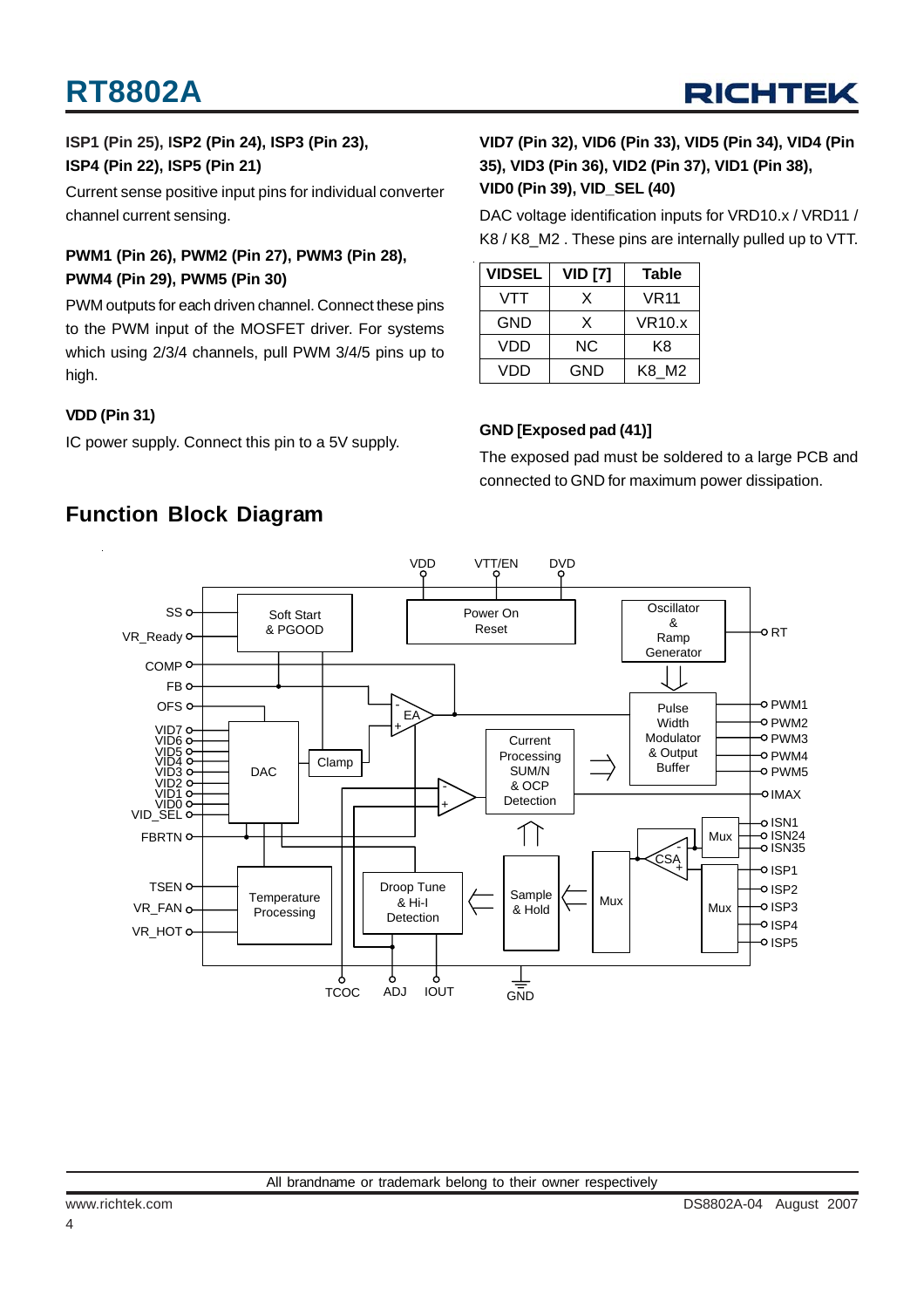

| <b>Pin Name</b>  |                     |                  |                     |                  |                  |                  |                                      |
|------------------|---------------------|------------------|---------------------|------------------|------------------|------------------|--------------------------------------|
| VID4             | VID <sub>3</sub>    | VID <sub>2</sub> | VID1                | VID <sub>0</sub> | VID <sub>5</sub> | VID <sub>6</sub> | <b>Nominal Output Voltage DACOUT</b> |
| $\boldsymbol{0}$ | 1                   | $\mathbf 0$      | 1                   | $\mathbf 0$      | 1                | 1                | 1.60000V                             |
| $\mathsf 0$      | $\mathbf{1}$        | $\mathbf 0$      | $\mathbf 1$         | $\pmb{0}$        | $\mathbf{1}$     | $\pmb{0}$        | 1.59375V                             |
| $\boldsymbol{0}$ | $\mathbf{1}$        | $\mathbf 0$      | $\mathbf{1}$        | $\mathbf{1}$     | $\mathsf 0$      | 1                | 1.58750V                             |
| $\boldsymbol{0}$ | $\mathbf{1}$        | $\mathbf 0$      | $\mathbf 1$         | $\mathbf{1}$     | $\mathbf 0$      | $\pmb{0}$        | 1.58125V                             |
| $\mathsf 0$      | $\mathbf 1$         | $\mathbf 0$      | $\mathbf 1$         | $\mathbf 1$      | $\mathbf{1}$     | 1                | 1.57500V                             |
| $\mathbf 0$      | $\mathbf 1$         | $\mathbf 0$      | $\mathbf 1$         | $\mathbf 1$      | $\mathbf{1}$     | $\boldsymbol{0}$ | 1.56875V                             |
| $\boldsymbol{0}$ | $\mathbf{1}$        | 1                | $\pmb{0}$           | $\boldsymbol{0}$ | $\mathbf 0$      | 1                | 1.56250V                             |
| $\boldsymbol{0}$ | 1                   | $\mathbf{1}$     | $\mathbf 0$         | $\pmb{0}$        | $\mathbf 0$      | $\boldsymbol{0}$ | 1.55625V                             |
| $\boldsymbol{0}$ | $\mathbf 1$         | 1                | $\pmb{0}$           | $\pmb{0}$        | $\mathbf{1}$     | 1                | 1.55000V                             |
| $\boldsymbol{0}$ | 1                   | $\mathbf{1}$     | $\pmb{0}$           | $\boldsymbol{0}$ | $\mathbf{1}$     | $\pmb{0}$        | 1.54375V                             |
| $\boldsymbol{0}$ | $\mathbf{1}$        | $\mathbf{1}$     | $\pmb{0}$           | $\mathbf{1}$     | $\mathbf 0$      | 1                | 1.53750V                             |
| $\pmb{0}$        | $\mathbf 1$         | $\mathbf 1$      | $\pmb{0}$           | $\mathbf{1}$     | $\mathsf 0$      | $\pmb{0}$        | 1.53125V                             |
| $\boldsymbol{0}$ | $\mathbf{1}$        | 1                | $\pmb{0}$           | $\mathbf{1}$     | 1                | 1                | 1.52500V                             |
| $\mathbf 0$      | 1                   | $\mathbf{1}$     | $\pmb{0}$           | $\mathbf{1}$     | $\mathbf{1}$     | $\pmb{0}$        | 1.51875V                             |
| $\mathbf 0$      | 1                   | $\mathbf{1}$     | $\mathbf 1$         | $\boldsymbol{0}$ | $\mathsf 0$      | 1                | 1.51250V                             |
| 0                | $\mathbf{1}$        | $\mathbf{1}$     | $\mathbf 1$         | $\pmb{0}$        | $\mathbf 0$      | 0                | 1.50625V                             |
| $\mathbf 0$      | 1                   | 1                | $\mathbf 1$         | $\mathbf 0$      | 1                | $\mathbf 1$      | 1.50000V                             |
| $\mathbf 0$      | $\mathbf 1$         | $\mathbf 1$      | $\mathbf 1$         | $\pmb{0}$        | $\mathbf{1}$     | $\pmb{0}$        | 1.49375V                             |
| $\mathsf 0$      | $\mathbf{1}$        | $\mathbf 1$      | $\mathbf 1$         | $\mathbf{1}$     | $\mathsf 0$      | 1                | 1.48750V                             |
| $\mathbf 0$      | $\mathbf{1}$        | $\mathbf{1}$     | $\mathbf 1$         | $\mathbf 1$      | $\mathbf 0$      | $\pmb{0}$        | 1.48125V                             |
| $\mathbf 0$      | 1                   | 1                | $\mathbf{1}$        | 1                | 1                | 1                | 1.47500V                             |
| $\mathsf 0$      | 1                   | $\mathbf{1}$     | $\mathbf 1$         | $\mathbf{1}$     | $\mathbf{1}$     | $\pmb{0}$        | 1.46875V                             |
| 1                | $\pmb{0}$           | $\pmb{0}$        | $\pmb{0}$           | $\pmb{0}$        | $\mathsf 0$      | $\mathbf 1$      | 1.46250V                             |
| 1                | $\mathbf 0$         | $\pmb{0}$        | $\pmb{0}$           | $\pmb{0}$        | $\mathsf 0$      | $\mathbf 0$      | 1.45625V                             |
| 1                | $\pmb{0}$           | $\mathbf 0$      | $\pmb{0}$           | $\pmb{0}$        | $\mathbf{1}$     | 1                | 1.45000V                             |
| 1                | $\pmb{0}$           | $\mathsf 0$      | $\pmb{0}$           | $\pmb{0}$        | $\mathbf{1}$     | $\pmb{0}$        | 1.44375V                             |
| $\mathbf 1$      | $\mathbf 0$         | $\mathbf 0$      | $\pmb{0}$           | $\mathbf 1$      | $\mathbf 0$      | $\mathbf{1}$     | 1.43750V                             |
| 1                | 0                   | $\pmb{0}$        | $\mathbf 0$         | $\mathbf{1}$     | $\pmb{0}$        | 0                | 1.43125V                             |
| $\mathbf{1}$     | $\mathbf 0$         | $\mathbf 0$      | $\pmb{0}$           | $\mathbf{1}$     | $\mathbf{1}$     | $\mathbf{1}$     | 1.42500V                             |
| 1                | $\mathsf{O}\xspace$ | $\mathbf 0$      | $\mathsf{O}\xspace$ | $\mathbf 1$      | $\mathbf{1}$     | $\mathbf 0$      | 1.41875V                             |
| 1                | $\mathbf 0$         | $\mathbf 0$      | $\mathbf{1}$        | $\mathsf 0$      | $\boldsymbol{0}$ | $\mathbf{1}$     | 1.41250V                             |
| 1                | $\mathsf 0$         | $\mathbf 0$      | $\mathbf{1}$        | $\mathbf 0$      | $\pmb{0}$        | $\boldsymbol{0}$ | 1.40625V                             |
| 1                | $\mathsf 0$         | $\mathbf 0$      | 1                   | $\mathbf 0$      | $\mathbf{1}$     | 1                | 1.40000V                             |
| 1                | $\mathbf 0$         | $\mathbf 0$      | $\mathbf{1}$        | $\mathsf 0$      | $\mathbf{1}$     | $\mathbf 0$      | 1.39375V                             |
| 1                | $\mathbf 0$         | $\pmb{0}$        | 1                   | $\mathbf{1}$     | $\pmb{0}$        | $\mathbf{1}$     | 1.38750V                             |
| $\mathbf{1}$     | $\mathsf 0$         | $\pmb{0}$        | $\mathbf{1}$        | $\mathbf{1}$     | $\pmb{0}$        | $\mathbf 0$      | 1.38125V                             |
| 1                | $\mathbf 0$         | $\mathbf 0$      | $\mathbf{1}$        | $\mathbf 1$      | $\mathbf{1}$     | $\mathbf{1}$     | 1.37500V                             |
| 1                | $\mathbf 0$         | $\pmb{0}$        | $\mathbf 1$         | $\mathbf{1}$     | $\mathbf{1}$     | $\mathbf 0$      | 1.36875V                             |
| $\mathbf{1}$     | $\mathbf 0$         | $\mathbf{1}$     | $\boldsymbol{0}$    | $\overline{0}$   | $\boldsymbol{0}$ | $\mathbf{1}$     | 1.36250V                             |

**Table 1. Output Voltage Program (VRD10.x + VID6)**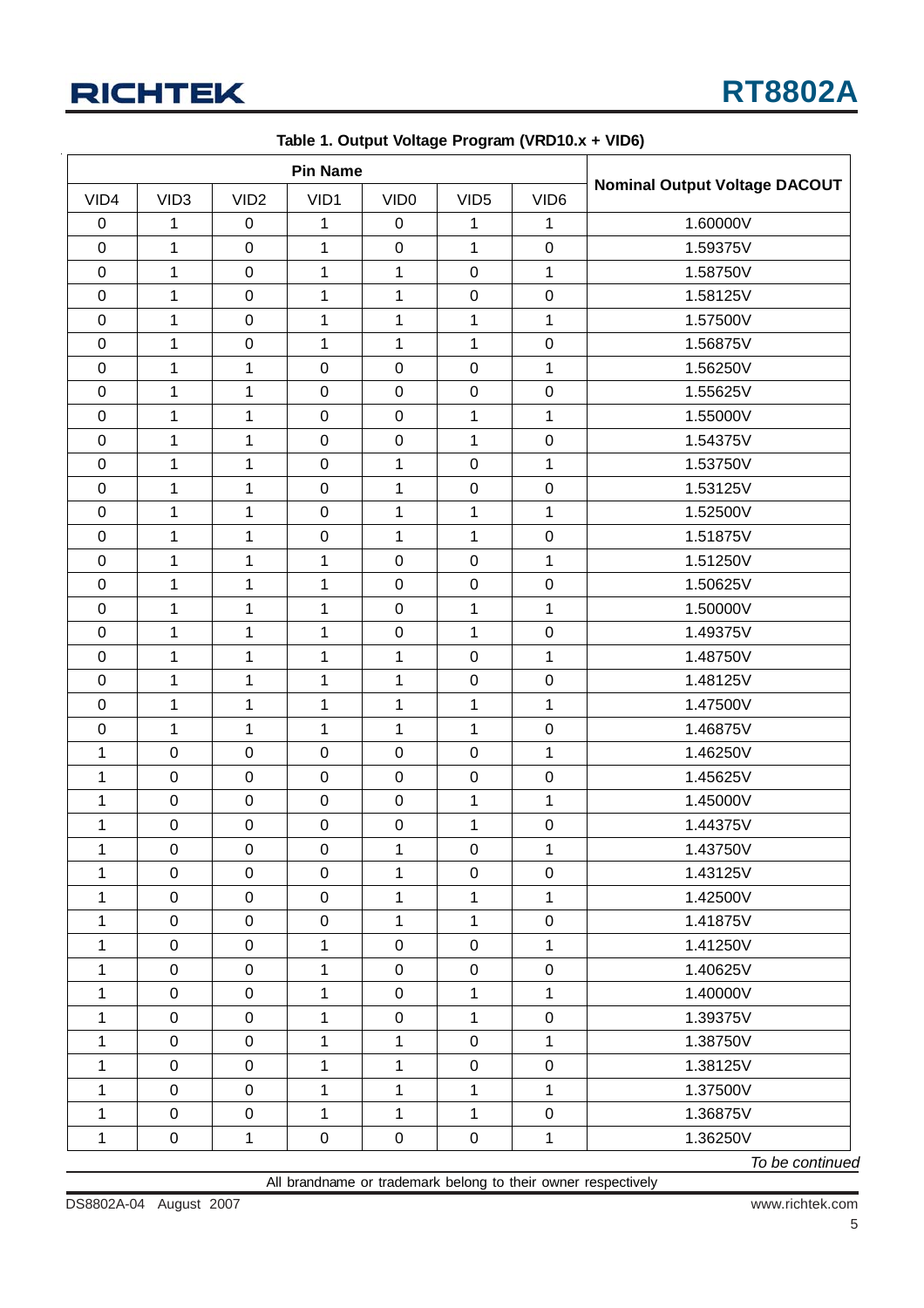

| <b>Pin Name</b> |                  |                  |                     |                  |                  |                  |                                      |
|-----------------|------------------|------------------|---------------------|------------------|------------------|------------------|--------------------------------------|
| VID4            | VID <sub>3</sub> | VID <sub>2</sub> | VID1                | VID <sub>0</sub> | VID <sub>5</sub> | VID <sub>6</sub> | <b>Nominal Output Voltage DACOUT</b> |
| 1               | $\boldsymbol{0}$ | 1                | $\mathbf 0$         | $\mathbf 0$      | 0                | $\pmb{0}$        | 1.35625V                             |
| 1               | $\mathbf 0$      | $\mathbf 1$      | $\pmb{0}$           | $\mathbf 0$      | $\mathbf{1}$     | 1                | 1.35000V                             |
| 1               | $\boldsymbol{0}$ | $\mathbf 1$      | $\pmb{0}$           | $\boldsymbol{0}$ | 1                | $\pmb{0}$        | 1.34375V                             |
| 1               | $\pmb{0}$        | 1                | $\pmb{0}$           | $\mathbf{1}$     | $\mathsf 0$      | $\mathbf{1}$     | 1.33750V                             |
| 1               | $\pmb{0}$        | 1                | $\pmb{0}$           | $\mathbf{1}$     | $\mathsf 0$      | $\pmb{0}$        | 1.33125V                             |
| 1               | $\mathbf 0$      | $\mathbf{1}$     | $\pmb{0}$           | $\mathbf{1}$     | $\mathbf 1$      | 1                | 1.32500V                             |
| 1               | $\boldsymbol{0}$ | 1                | $\pmb{0}$           | $\mathbf{1}$     | 1                | 0                | 1.31875V                             |
| 1               | $\mathbf 0$      | $\mathbf 1$      | $\mathbf{1}$        | $\pmb{0}$        | $\mathsf 0$      | $\mathbf{1}$     | 1.31250V                             |
| 1               | $\pmb{0}$        | $\mathbf 1$      | 1                   | $\pmb{0}$        | $\mathsf 0$      | $\pmb{0}$        | 1.30625V                             |
| 1               | $\pmb{0}$        | $\mathbf 1$      | 1                   | $\boldsymbol{0}$ | 1                | 1                | 1.30000V                             |
| 1               | $\mathsf 0$      | 1                | 1                   | $\pmb{0}$        | 1                | $\pmb{0}$        | 1.29375V                             |
| $\mathbf{1}$    | $\pmb{0}$        | $\mathbf{1}$     | $\mathbf 1$         | $\mathbf{1}$     | $\mathsf 0$      | $\mathbf{1}$     | 1.28750V                             |
| 1               | $\pmb{0}$        | $\mathbf 1$      | 1                   | $\mathbf{1}$     | $\mathsf 0$      | $\pmb{0}$        | 1.28125V                             |
| 1               | $\pmb{0}$        | 1                | $\mathbf{1}$        | $\mathbf{1}$     | $\mathbf{1}$     | $\mathbf{1}$     | 1.27500V                             |
| 1               | $\boldsymbol{0}$ | 1                | $\mathbf{1}$        | $\mathbf{1}$     | 1                | $\mathbf 0$      | 1.26875V                             |
| 1               | $\mathbf{1}$     | $\pmb{0}$        | $\pmb{0}$           | $\pmb{0}$        | $\mathsf 0$      | 1                | 1.26250V                             |
| 1               | 1                | $\pmb{0}$        | $\pmb{0}$           | $\boldsymbol{0}$ | $\mathsf 0$      | $\pmb{0}$        | 1.25625V                             |
| $\mathbf{1}$    | $\mathbf{1}$     | $\pmb{0}$        | $\pmb{0}$           | $\pmb{0}$        | 1                | 1                | 1.25000V                             |
| 1               | 1                | $\pmb{0}$        | $\pmb{0}$           | $\pmb{0}$        | $\mathbf{1}$     | $\pmb{0}$        | 1.24375V                             |
| 1               | $\mathbf{1}$     | $\pmb{0}$        | $\pmb{0}$           | $\mathbf{1}$     | $\mathsf 0$      | $\mathbf{1}$     | 1.23750V                             |
| 1               | 1                | $\mathbf 0$      | $\pmb{0}$           | $\mathbf{1}$     | $\mathsf 0$      | $\mathbf 0$      | 1.23125V                             |
| 1               | 1                | $\pmb{0}$        | $\mathsf 0$         | $\mathbf{1}$     | 1                | 1                | 1.22500V                             |
| 1               | $\mathbf{1}$     | $\mathsf 0$      | $\pmb{0}$           | $\mathbf{1}$     | $\mathbf{1}$     | $\pmb{0}$        | 1.21875V                             |
| 1               | $\mathbf 1$      | $\pmb{0}$        | $\mathbf 1$         | $\boldsymbol{0}$ | $\mathsf 0$      | $\mathbf 1$      | 1.21250V                             |
| 1               | 1                | $\pmb{0}$        | 1                   | $\pmb{0}$        | $\mathsf 0$      | $\pmb{0}$        | 1.20625V                             |
| 1               | $\mathbf 1$      | $\pmb{0}$        | $\mathbf 1$         | $\mathbf 0$      | $\mathbf{1}$     | 1                | 1.20000V                             |
| 1               | $\mathbf{1}$     | $\pmb{0}$        | 1                   | $\pmb{0}$        | 1                | $\boldsymbol{0}$ | 1.19375V                             |
| 1               | $\mathbf{1}$     | $\pmb{0}$        | $\mathbf{1}$        | $\mathbf{1}$     | $\boldsymbol{0}$ | $\mathbf{1}$     | 1.18750V                             |
| 1               | $\mathbf{1}$     | $\pmb{0}$        | $\mathbf{1}$        | $\mathbf{1}$     | $\boldsymbol{0}$ | $\pmb{0}$        | 1.18125V                             |
| $\mathbf{1}$    | $\mathbf{1}$     | $\pmb{0}$        | $\mathbf{1}$        | $\mathbf{1}$     | $\mathbf{1}$     | 1                | 1.17500V                             |
| 1               | $\mathbf{1}$     | $\pmb{0}$        | 1                   | $\mathbf{1}$     | $\mathbf{1}$     | $\pmb{0}$        | 1.16875V                             |
| 1               | $\mathbf{1}$     | 1                | $\pmb{0}$           | $\pmb{0}$        | $\mathbf 0$      | $\mathbf{1}$     | 1.16250V                             |
| 1               | $\mathbf{1}$     | 1                | $\mathbf 0$         | $\pmb{0}$        | $\boldsymbol{0}$ | $\pmb{0}$        | 1,15625V                             |
| 1               | $\mathbf{1}$     | 1                | $\mathsf 0$         | $\pmb{0}$        | $\mathbf{1}$     | 1                | 1.15000V                             |
| 1               | $\mathbf{1}$     | $\mathbf 1$      | $\mathsf 0$         | $\pmb{0}$        | $\mathbf{1}$     | $\pmb{0}$        | 1.14375V                             |
| $\mathbf{1}$    | $\mathbf{1}$     | 1                | $\mathsf{O}\xspace$ | $\mathbf{1}$     | $\pmb{0}$        | $\mathbf{1}$     | 1.13750V                             |
| 1               | $\mathbf{1}$     | $\mathbf 1$      | $\mathbf 0$         | $\mathbf{1}$     | $\boldsymbol{0}$ | $\pmb{0}$        | 1.13125V                             |
| 1               | $\mathbf{1}$     | 1                | $\mathbf 0$         | $\mathbf{1}$     | $\mathbf{1}$     | $\mathbf{1}$     | 1.12500V                             |
| 1               | $\mathbf{1}$     | $\mathbf 1$      | $\mathbf 0$         | $\mathbf{1}$     | $\mathbf 1$      | $\pmb{0}$        | 1.11875V                             |

|  |  | Table 1. Output Voltage Program (VRD10.x + VID6) |  |
|--|--|--------------------------------------------------|--|
|  |  |                                                  |  |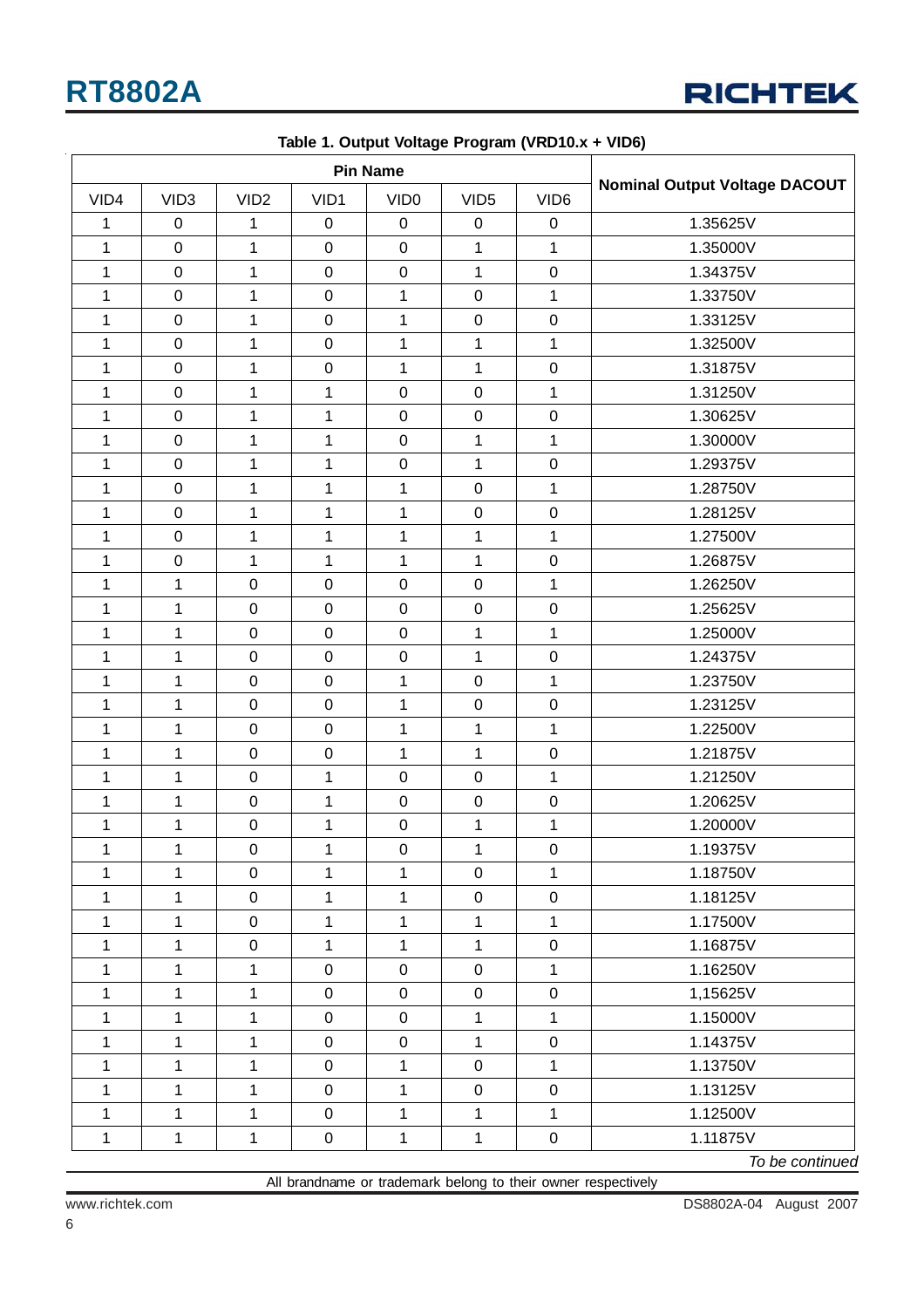

| <b>Pin Name</b>  |                  |                  |                  |                  |                  |                  |                                      |
|------------------|------------------|------------------|------------------|------------------|------------------|------------------|--------------------------------------|
| VID4             | VID <sub>3</sub> | VID <sub>2</sub> | VID1             | VID <sub>0</sub> | VID <sub>5</sub> | VID <sub>6</sub> | <b>Nominal Output Voltage DACOUT</b> |
| 1                | 1                | 1                | 1                | $\pmb{0}$        | $\mathbf 0$      | 1                | 1.11250V                             |
| 1                | $\mathbf 1$      | $\mathbf 1$      | $\mathbf{1}$     | $\mathbf 0$      | $\mathbf 0$      | $\pmb{0}$        | 1.10625V                             |
| $\mathbf{1}$     | $\mathbf 1$      | $\mathbf 1$      | $\mathbf{1}$     | $\pmb{0}$        | $\mathbf 1$      | $\mathbf{1}$     | 1.10000V                             |
| 1                | $\mathbf 1$      | 1                | $\mathbf 1$      | $\pmb{0}$        | 1                | $\mathbf 0$      | 1.09375V                             |
| 1                | 1                | 1                | $\mathbf 1$      | $\mathbf{1}$     | $\mathbf 0$      | 1                | <b>OFF</b>                           |
| 1                | $\mathbf 1$      | 1                | $\mathbf 1$      | $\mathbf{1}$     | $\pmb{0}$        | $\boldsymbol{0}$ | <b>OFF</b>                           |
| 1                | 1                | 1                | $\mathbf 1$      | $\mathbf{1}$     | 1                | 1                | <b>OFF</b>                           |
| 1                | $\mathbf 1$      | 1                | $\mathbf 1$      | $\mathbf{1}$     | $\mathbf{1}$     | $\mathbf 0$      | <b>OFF</b>                           |
| $\boldsymbol{0}$ | $\pmb{0}$        | $\pmb{0}$        | $\pmb{0}$        | $\pmb{0}$        | $\pmb{0}$        | 1                | 1.08750V                             |
| $\boldsymbol{0}$ | $\pmb{0}$        | $\mathbf 0$      | $\boldsymbol{0}$ | $\pmb{0}$        | $\pmb{0}$        | $\boldsymbol{0}$ | 1.08125V                             |
| $\boldsymbol{0}$ | $\mathsf 0$      | $\mathbf 0$      | $\mathbf 0$      | $\pmb{0}$        | 1                | 1                | 1.07500V                             |
| $\pmb{0}$        | $\pmb{0}$        | $\mathbf 0$      | $\pmb{0}$        | $\pmb{0}$        | 1                | $\mathbf 0$      | 1.06875V                             |
| $\pmb{0}$        | $\boldsymbol{0}$ | $\mathsf 0$      | $\mathbf 0$      | $\mathbf{1}$     | $\pmb{0}$        | $\mathbf{1}$     | 1.06250V                             |
| $\pmb{0}$        | $\mathbf 0$      | $\mathbf 0$      | $\pmb{0}$        | $\mathbf{1}$     | $\pmb{0}$        | $\boldsymbol{0}$ | 1.05625V                             |
| $\boldsymbol{0}$ | $\pmb{0}$        | $\pmb{0}$        | $\boldsymbol{0}$ | $\mathbf{1}$     | $\mathbf{1}$     | $\mathbf{1}$     | 1.05000V                             |
| $\boldsymbol{0}$ | $\mathbf 0$      | $\pmb{0}$        | $\pmb{0}$        | $\mathbf{1}$     | $\mathbf{1}$     | $\pmb{0}$        | 1.04375V                             |
| $\pmb{0}$        | $\boldsymbol{0}$ | $\mathbf 0$      | $\mathbf 1$      | $\pmb{0}$        | $\mathbf 0$      | 1                | 1.03750V                             |
| $\boldsymbol{0}$ | $\mathbf 0$      | $\mathbf 0$      | $\mathbf 1$      | $\pmb{0}$        | $\mathbf 0$      | $\mathbf 0$      | 1.03125V                             |
| $\boldsymbol{0}$ | $\mathbf 0$      | $\mathbf 0$      | $\mathbf 1$      | $\pmb{0}$        | $\mathbf{1}$     | $\mathbf{1}$     | 1.02500V                             |
| $\pmb{0}$        | $\mathbf 0$      | $\mathsf 0$      | $\mathbf 1$      | $\mathbf 0$      | $\mathbf{1}$     | $\boldsymbol{0}$ | 1.01875V                             |
| $\pmb{0}$        | $\mathbf 0$      | $\mathbf 0$      | $\mathbf 1$      | $\mathbf{1}$     | $\pmb{0}$        | $\mathbf{1}$     | 1.01250V                             |
| $\pmb{0}$        | $\mathbf 0$      | $\mathbf 0$      | $\mathbf 1$      | $\mathbf 1$      | $\pmb{0}$        | $\pmb{0}$        | 1.00625V                             |
| $\pmb{0}$        | $\mathbf 0$      | $\pmb{0}$        | $\mathbf 1$      | 1                | 1                | 1                | 1.00000V                             |
| $\mathbf 0$      | $\mathbf 0$      | $\mathbf 0$      | $\mathbf 1$      | $\mathbf{1}$     | 1                | $\boldsymbol{0}$ | 0.99375V                             |
| $\pmb{0}$        | $\mathbf 0$      | 1                | $\pmb{0}$        | $\pmb{0}$        | $\pmb{0}$        | $\mathbf{1}$     | 0.98750V                             |
| $\pmb{0}$        | $\mathbf 0$      | 1                | $\pmb{0}$        | $\mathbf 0$      | $\pmb{0}$        | $\boldsymbol{0}$ | 0.98125V                             |
| $\pmb{0}$        | $\pmb{0}$        | 1                | $\pmb{0}$        | $\pmb{0}$        | $\mathbf{1}$     | $\mathbf{1}$     | 0.97500V                             |
| $\mathbf 0$      | $\pmb{0}$        | $\mathbf 1$      | $\mathbf 0$      | $\pmb{0}$        | $\mathbf{1}$     | $\pmb{0}$        | 0.96875V                             |
| $\pmb{0}$        | $\pmb{0}$        | 1                | $\pmb{0}$        | 1                | $\mathbf 0$      | $\mathbf{1}$     | 0.96250V                             |
| $\pmb{0}$        | $\pmb{0}$        | 1                | $\pmb{0}$        | $\mathbf{1}$     | $\mathbf 0$      | $\pmb{0}$        | 0.95625V                             |
| $\pmb{0}$        | $\pmb{0}$        | 1                | $\pmb{0}$        | $\mathbf{1}$     | 1                | 1                | 0.95000V                             |
| $\pmb{0}$        | $\pmb{0}$        | 1                | $\boldsymbol{0}$ | $\mathbf{1}$     | $\mathbf{1}$     | $\pmb{0}$        | 0.94375V                             |
| $\pmb{0}$        | $\mathsf 0$      | $\mathbf 1$      | $\mathbf 1$      | $\pmb{0}$        | $\pmb{0}$        | $\mathbf 1$      | 0.93750V                             |
| $\pmb{0}$        | $\pmb{0}$        | 1                | $\mathbf{1}$     | $\pmb{0}$        | $\mathbf 0$      | $\pmb{0}$        | 0.93125V                             |
| $\pmb{0}$        | $\pmb{0}$        | $\mathbf 1$      | $\mathbf{1}$     | $\pmb{0}$        | 1                | $\mathbf{1}$     | 0.92500V                             |
| $\pmb{0}$        | $\pmb{0}$        | 1                | $\mathbf{1}$     | $\pmb{0}$        | $\mathbf{1}$     | $\pmb{0}$        | 0.91875V                             |
| $\pmb{0}$        | $\pmb{0}$        | 1                | 1                | $\mathbf{1}$     | $\mathbf 0$      | 1                | 0.91250V                             |
| $\boldsymbol{0}$ | $\pmb{0}$        | $\mathbf{1}$     | $\mathbf{1}$     | $\mathbf{1}$     | $\mathbf 0$      | $\pmb{0}$        | 0.90625V                             |
| $\pmb{0}$        | $\pmb{0}$        | $\mathbf{1}$     | $\mathbf 1$      | $\mathbf{1}$     | $\mathbf{1}$     | $\mathbf{1}$     | 0.90000V                             |

**Table 1. Output Voltage Program (VRD10.x + VID6)**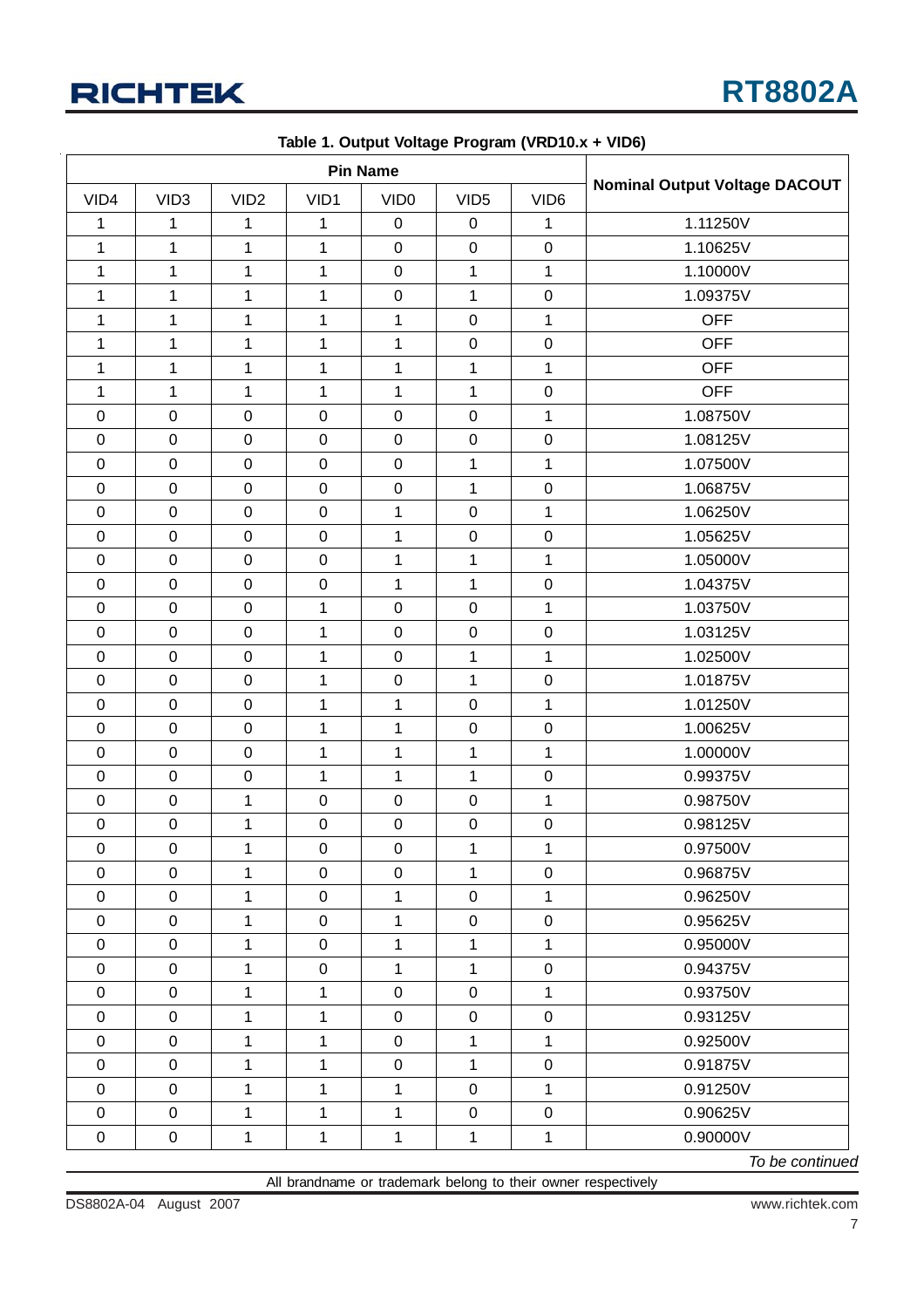

| <b>Pin Name</b> |                  |                  |                  |                  |                  |                  |                                      |
|-----------------|------------------|------------------|------------------|------------------|------------------|------------------|--------------------------------------|
| VID4            | VID <sub>3</sub> | VID <sub>2</sub> | VID <sub>1</sub> | VID <sub>0</sub> | VID <sub>5</sub> | VID <sub>6</sub> | <b>Nominal Output Voltage DACOUT</b> |
| $\Omega$        | 0                |                  | 1                |                  |                  | 0                | 0.89375V                             |
| 0               |                  | $\Omega$         | $\Omega$         | $\Omega$         | $\Omega$         | 1                | 0.88750V                             |
| 0               |                  | $\Omega$         | 0                | $\Omega$         | $\Omega$         | $\Omega$         | 0.88125V                             |
| $\Omega$        |                  | $\Omega$         | $\Omega$         | $\Omega$         |                  | 1                | 0.87500V                             |
| $\Omega$        |                  | $\Omega$         | $\Omega$         | $\Omega$         |                  | $\Omega$         | 0.86875V                             |
| $\Omega$        |                  | $\Omega$         | $\Omega$         |                  | $\Omega$         | 1                | 0.86250V                             |
| $\Omega$        |                  | $\Omega$         | $\Omega$         |                  | $\Omega$         | 0                | 0.85625V                             |
| $\Omega$        |                  | $\Omega$         | $\Omega$         |                  |                  | 1                | 0.85000V                             |
| $\Omega$        |                  | $\Omega$         | $\Omega$         |                  |                  | $\Omega$         | 0.84375V                             |
| $\Omega$        |                  | $\Omega$         | 1                | $\Omega$         | $\Omega$         | 1                | 0.83750V                             |
| $\Omega$        |                  | $\Omega$         | 1                | $\Omega$         | $\Omega$         | $\Omega$         | 0.83125V                             |

**Table 1. Output Voltage Program (VRD10.x + VID6)**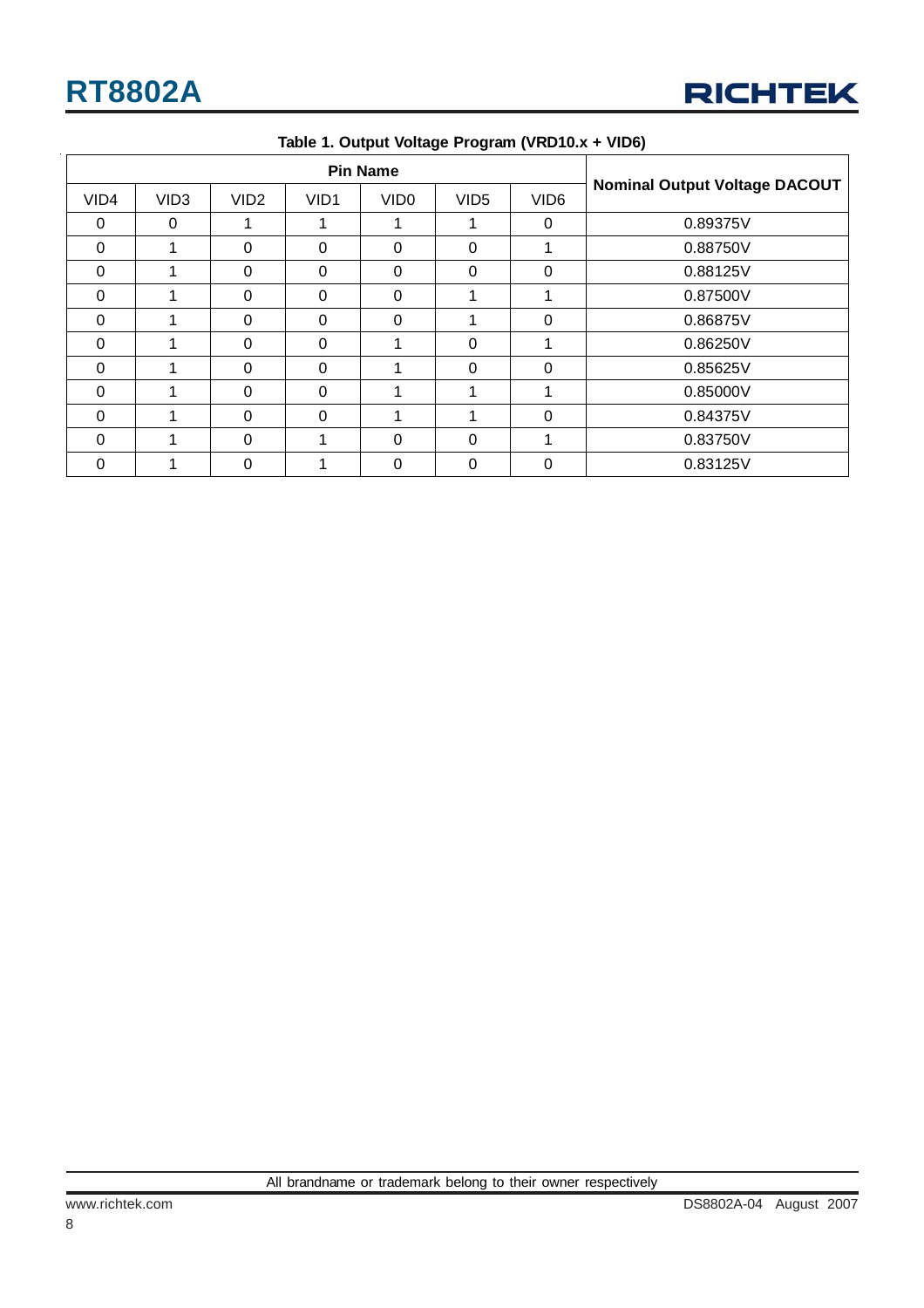

| <b>Pin Name</b> | <b>Nominal Output Voltage</b> |
|-----------------|-------------------------------|
| <b>HEX</b>      | <b>DACOUT</b>                 |
| 00              | <b>OFF</b>                    |
| 01              | <b>OFF</b>                    |
| 02              | 1.60000V                      |
| 03              | 1.59375V                      |
| 04              | 1.58750V                      |
| 05              | 1.58125V                      |
| 06              | 1.57500V                      |
| 07              | 1.56875V                      |
| 08              | 1.56250V                      |
| 09              | 1.55625V                      |
| 0A              | 1.55000V                      |
| 0B              | 1.54375V                      |
| 0C              | 1.53750V                      |
| 0D              | 1.53125V                      |
| 0E              | 1.52500V                      |
| 0F              | 1.51875V                      |
| 10              | 1.51250V                      |
| 11              | 1.50625V                      |
| 12              | 1.50000V                      |
| 13              | 1.49375V                      |
| 14              | 1.48750V                      |
| 15              | 1.48125V                      |
| 16              | 1.47500V                      |
| 17              | 1.46875V                      |
| 18              | 1.46250V                      |
| 19              | 1.45625V                      |
| 1A              | 1.45000V                      |
| 1B              | 1.44375V                      |
| 1C              | 1.43750V                      |
| 1D              | 1.43125V                      |
| 1E              | 1.42500V                      |
| 1F              | 1.41875V                      |
| 20              | 1.41250V                      |
| 21              | 1.40625V                      |
| 22              | 1.40000V                      |
| 23              | 1.39375V                      |
| 24              | 1.38750V                      |
| 25              | 1.38125V                      |
| 26              | 1.37500V                      |

### **Table 2. Output Voltage Program (VRD11)**

| <b>Pin Name</b> |                                      |
|-----------------|--------------------------------------|
| <b>HEX</b>      | <b>Nominal Output Voltage DACOUT</b> |
| 27              | 1.36875V                             |
| 28              | 1.36250V                             |
| 29              | 1.35625V                             |
| 2A              | 1.35000V                             |
| 2B              | 1.34375V                             |
| 2C              | 1.33750V                             |
| 2D              | 1.33125V                             |
| 2E              | 1.32500V                             |
| 2F              | 1.31875V                             |
| 30              | 1.31250V                             |
| 31              | 1.30625V                             |
| 32              | 1.30000V                             |
| 33              | 1.29375V                             |
| 34              | 1.28750V                             |
| 35              | 1.28125V                             |
| 36              | 1.27500V                             |
| 37              | 1.26875V                             |
| 38              | 1.26250V                             |
| 39              | 1.25625V                             |
| 3A              | 1.25000V                             |
| 3B              | 1.24375V                             |
| 3C              | 1.23750V                             |
| 3D              | 1.23125V                             |
| 3E              | 1.22500V                             |
| 3F              | 1.21875V                             |
| 40              | 1.21250V                             |
| 41              | 1.20625V                             |
| 42              | 1.20000V                             |
| 43              | 1.19375V                             |
| 44              | 1.18750V                             |
| 45              | 1.18125V                             |
| 46              | 1.17500V                             |
| 47              | 1.16875V                             |
| 48              | 1.16250V                             |
| 49              | 1.15625V                             |
| 4A              | 1.15000V                             |
| 4B              | 1.14375V                             |
| 4C              | 1.13750V                             |
| 4D              | 1.13125V                             |

*To be continued*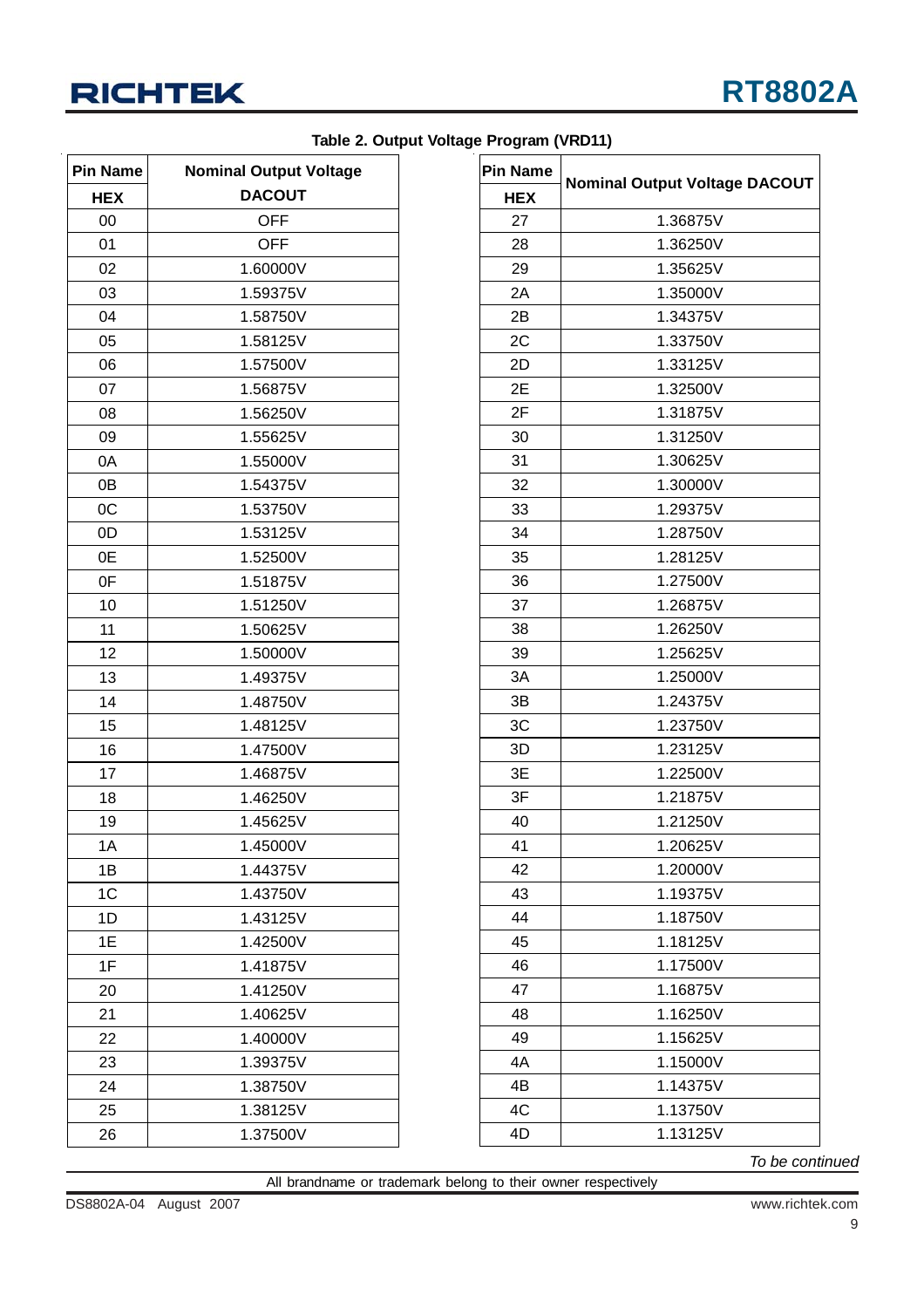

| Table 2. Output Voltage Program (VRD11) |  |  |  |
|-----------------------------------------|--|--|--|
|-----------------------------------------|--|--|--|

| <b>Pin Name</b> | <b>Nominal Output Voltage DACOUT</b> |
|-----------------|--------------------------------------|
| <b>HEX</b>      |                                      |
| 4E              | 1.12500V                             |
| 4F              | 1.11875V                             |
| 50              | 1.11250V                             |
| 51              | 1.10625V                             |
| 52              | 1.10000V                             |
| 53              | 1.09375V                             |
| 54              | 1.08750V                             |
| 55              | 1.08125V                             |
| 56              | 1.07500V                             |
| 57              | 1.06875V                             |
| 58              | 1.06250V                             |
| 59              | 1.05625V                             |
| 5A              | 1.05000V                             |
| 5B              | 1.04375V                             |
| 5C              | 1.03750V                             |
| 5D              | 1.03125V                             |
| 5E              | 1.02500V                             |
| 5F              | 1.01875V                             |
| 60              | 1.01250V                             |
| 61              | 1.00625V                             |
| 62              | 1.00000V                             |
| 63              | 0.99375V                             |
| 64              | 0.98750V                             |
| 65              | 0.98125V                             |
| 66              | 0.97500V                             |
| 67              | 0.96875V                             |
| 68              | 0.96250V                             |
| 69              | 0.95625V                             |
| 6A              | 0.95000V                             |
| 6B              | 0.94375V                             |
| 6C              | 0.93750V                             |
| 6D              | 0.93125V                             |
| 6E              | 0.92500V                             |
| 6F              | 0.91875V                             |
| 70              | 0.91250V                             |
| 71              | 0.90625V                             |
| 72              | 0.90000V                             |
| 73              | 0.89375V                             |
| 74              | 0.88750V                             |

| <b>Pin Name</b> |                                      |
|-----------------|--------------------------------------|
| <b>HEX</b>      | <b>Nominal Output Voltage DACOUT</b> |
| 75              | 0.88125V                             |
| 76              | 0.87500V                             |
| 77              | 0.86875V                             |
| 78              | 0.86250V                             |
| 79              | 0.85625V                             |
| 7A              | 0.85000V                             |
| 7B              | 0.84375V                             |
| 7C              | 0.83750V                             |
| 7D              | 0.83125V                             |
| 7E              | 0.82500V                             |
| 7F              | 0.81875V                             |
| 80              | 0.81250V                             |
| 81              | 0.80625V                             |
| 82              | 0.80000V                             |
| 83              | 0.79375V                             |
| 84              | 0.78750V                             |
| 85              | 0.78125V                             |
| 86              | 0.77500V                             |
| 87              | 0.76875V                             |
| 88              | 0.76250V                             |
| 89              | 0.75625V                             |
| 8A              | 0.75000V                             |
| 8B              | 0.74375V                             |
| 8C              | 0.73750V                             |
| 8D              | 0.73125V                             |
| 8E              | 0.72500V                             |
| 8F              | 0.71875V                             |
| 90              | 0.71250V                             |
| 91              | 0.70625V                             |
| 92              | 0.70000V                             |
| 93              | 0.69375V                             |
| 94              | 0.68750V                             |
| 95              | 0.68125V                             |
| 96              | 0.67500V                             |
| 97              | 0.66875V                             |
| 98              | 0.66250V                             |
| 99              | 0.65625V                             |
| <b>9A</b>       | 0.65000V                             |
| 9Β              | 0.64375V                             |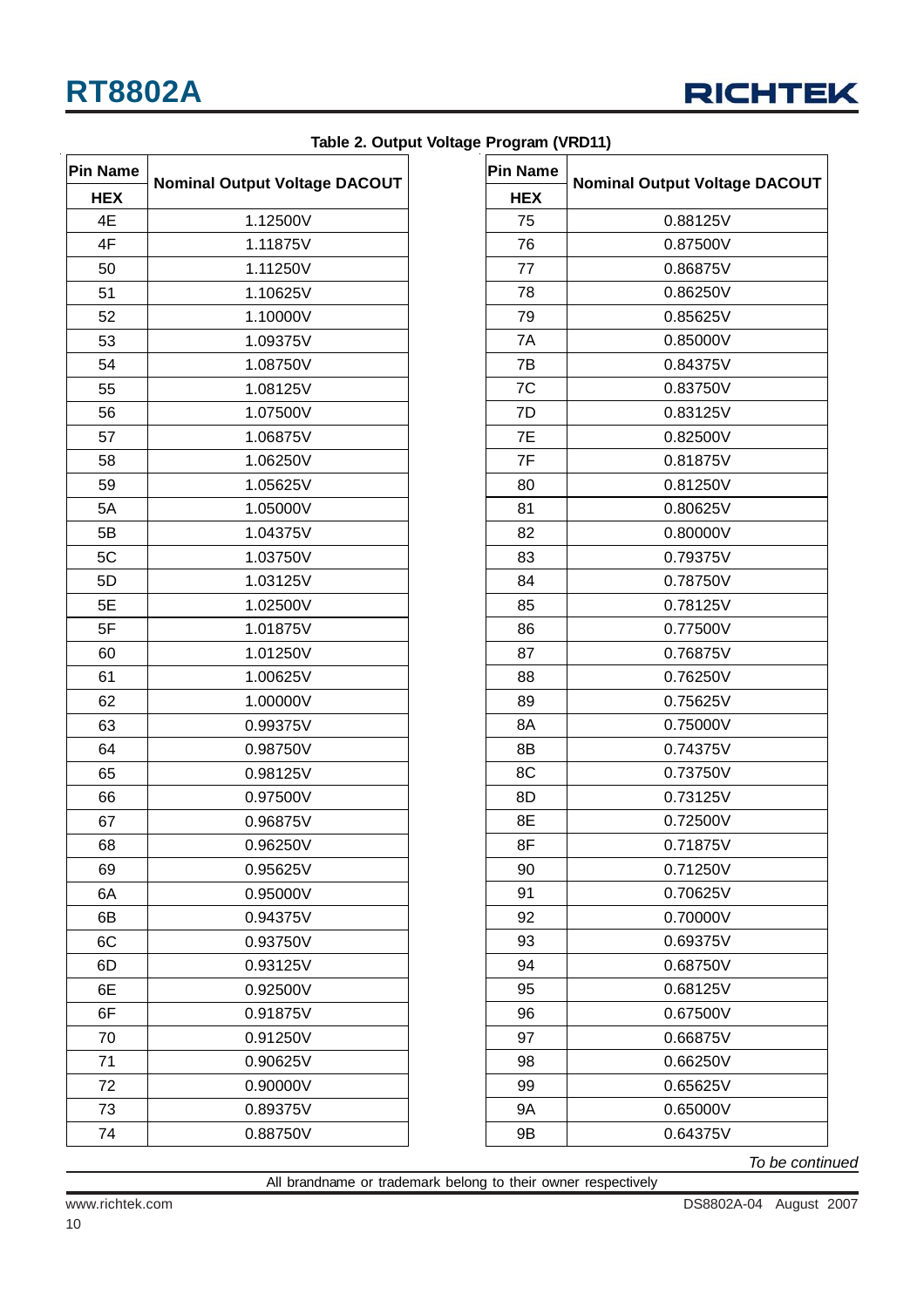

| <b>Pin Name</b> |                                      |
|-----------------|--------------------------------------|
| <b>HEX</b>      | <b>Nominal Output Voltage DACOUT</b> |
| 9C              | 0.63750V                             |
| 9D              | 0.63125V                             |
| 9Ε              | 0.62500V                             |
| 9F              | 0.61875V                             |
| A <sub>0</sub>  | 0.61250V                             |
| A1              | 0.60625V                             |
| A2              | 0.60000V                             |
| A3              | 0.59375V                             |
| A4              | 0.58750V                             |
| A <sub>5</sub>  | 0.58125V                             |
| A <sub>6</sub>  | 0.57500V                             |
| A7              | 0.56875V                             |
| A <sub>8</sub>  | 0.56250V                             |
| A <sub>9</sub>  | 0.55625V                             |
| AA              | 0.55000V                             |
| AB              | 0.54375V                             |
| <b>AC</b>       | 0.53750V                             |
| <b>AD</b>       | 0.53125V                             |
| AE              | 0.52500V                             |
| AF              | 0.51875V                             |
| B <sub>0</sub>  | 0.51250V                             |
| B <sub>1</sub>  | 0.50625V                             |
| B <sub>2</sub>  | 0.50000V                             |
| B <sub>3</sub>  | X                                    |
| <b>B4</b>       | X                                    |
| B <sub>5</sub>  | X                                    |
| B <sub>6</sub>  | Χ                                    |
| B7              | Χ                                    |
| B <sub>8</sub>  | X                                    |
| B <sub>9</sub>  | X                                    |
| BA              | X                                    |
| BB              | X                                    |
| <b>BC</b>       | Χ                                    |
| <b>BD</b>       | X                                    |
| ΒE              | Χ                                    |
| BF              | X                                    |
| C <sub>0</sub>  | Χ                                    |
| C <sub>1</sub>  | X                                    |
| C <sub>2</sub>  | X                                    |

|  |  |  | Table 2. Output Voltage Program (VRD11) |  |
|--|--|--|-----------------------------------------|--|
|--|--|--|-----------------------------------------|--|

| <b>Pin Name</b> | <b>Nominal Output Voltage DACOUT</b> |  |  |  |  |
|-----------------|--------------------------------------|--|--|--|--|
| <b>HEX</b>      |                                      |  |  |  |  |
| C <sub>3</sub>  | Χ                                    |  |  |  |  |
| C <sub>4</sub>  | X                                    |  |  |  |  |
| C <sub>5</sub>  | Χ                                    |  |  |  |  |
| C <sub>6</sub>  | X                                    |  |  |  |  |
| C7              | Χ                                    |  |  |  |  |
| C <sub>8</sub>  | Χ                                    |  |  |  |  |
| C <sub>9</sub>  | X                                    |  |  |  |  |
| CA              | Χ                                    |  |  |  |  |
| CB              | Χ                                    |  |  |  |  |
| CC              | Χ                                    |  |  |  |  |
| CD              | X                                    |  |  |  |  |
| <b>CE</b>       | Χ                                    |  |  |  |  |
| CF              | Χ                                    |  |  |  |  |
| D <sub>0</sub>  | Χ                                    |  |  |  |  |
| D <sub>1</sub>  | Χ                                    |  |  |  |  |
| D <sub>2</sub>  | Χ                                    |  |  |  |  |
| D <sub>3</sub>  | Χ                                    |  |  |  |  |
| D4              | Χ                                    |  |  |  |  |
| D <sub>5</sub>  | X                                    |  |  |  |  |
| D <sub>6</sub>  | Χ                                    |  |  |  |  |
| D7              | X                                    |  |  |  |  |
| D <sub>8</sub>  | Χ                                    |  |  |  |  |
| D <sub>9</sub>  | Χ                                    |  |  |  |  |
| DA              | X                                    |  |  |  |  |
| DB              | Χ                                    |  |  |  |  |
| DC              | Χ                                    |  |  |  |  |
| DD              | Χ                                    |  |  |  |  |
| DE              | X                                    |  |  |  |  |
| DF              | X                                    |  |  |  |  |
| E <sub>0</sub>  | X                                    |  |  |  |  |
| E <sub>1</sub>  | X                                    |  |  |  |  |
| E <sub>2</sub>  | X                                    |  |  |  |  |
| E <sub>3</sub>  | X                                    |  |  |  |  |
| E4              | X                                    |  |  |  |  |
| E <sub>5</sub>  | X                                    |  |  |  |  |
| E6              | X                                    |  |  |  |  |
| E7              | X                                    |  |  |  |  |
| E8              | X                                    |  |  |  |  |
| E9              | X                                    |  |  |  |  |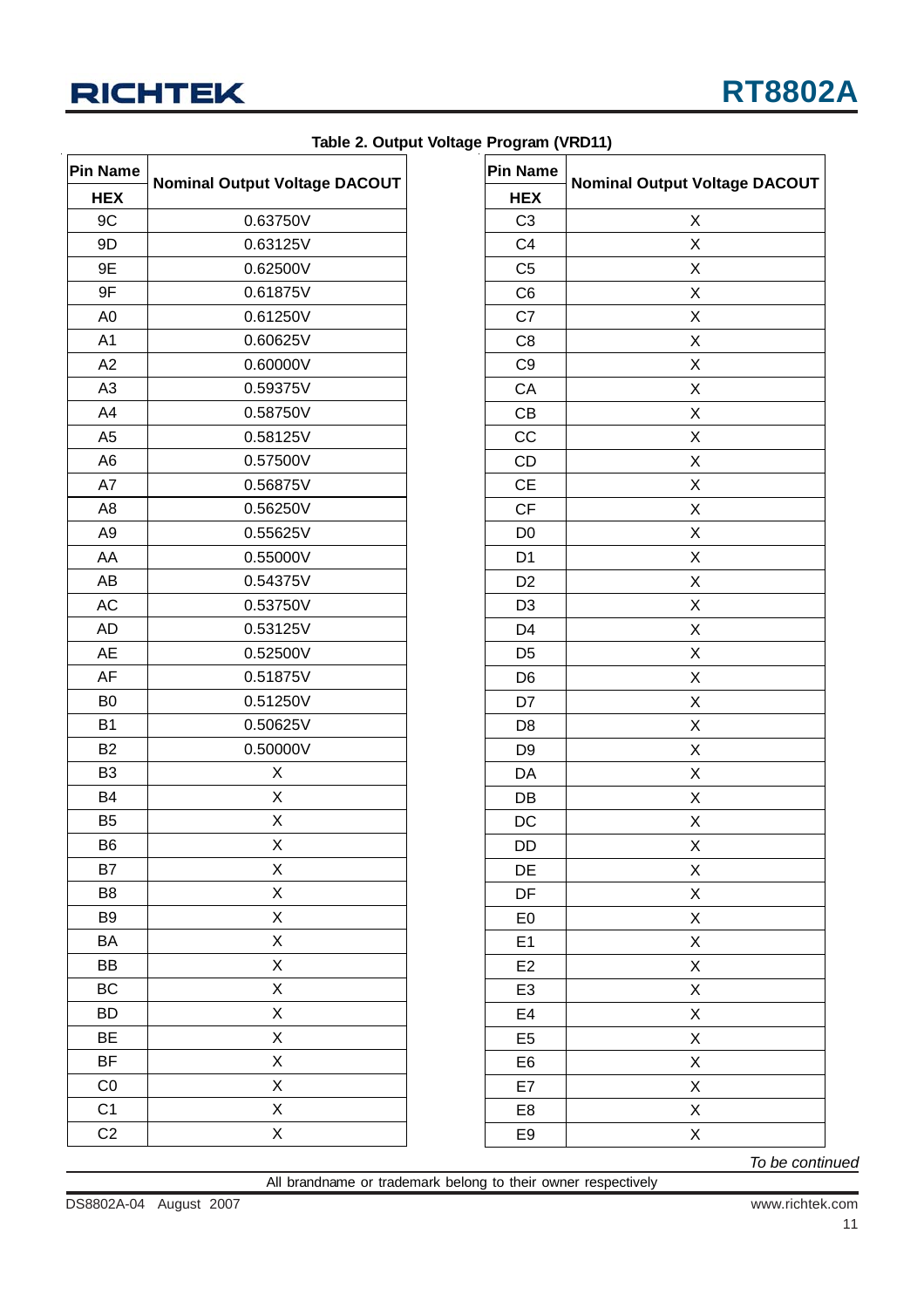

| Table 2. Output Voltage Program (VRD11) |  |  |  |
|-----------------------------------------|--|--|--|
|-----------------------------------------|--|--|--|

| <b>Pin Name</b> |                                      |
|-----------------|--------------------------------------|
| <b>HEX</b>      | <b>Nominal Output Voltage DACOUT</b> |
| EA              | Χ                                    |
| EB              | Χ                                    |
| EC              | Χ                                    |
| <b>ED</b>       | X                                    |
| EE              | Χ                                    |
| EF              | X                                    |
| F <sub>0</sub>  | X                                    |
| F <sub>1</sub>  | Χ                                    |
| F <sub>2</sub>  | X                                    |
| F <sub>3</sub>  | Χ                                    |
| F4              | X                                    |
| F <sub>5</sub>  | X                                    |
| F <sub>6</sub>  | Χ                                    |
| F7              | X                                    |
| F <sub>8</sub>  | Χ                                    |
| F9              | Χ                                    |
| FA              | Χ                                    |
| FB              | X                                    |
| FC              | X                                    |
| <b>FD</b>       | Χ                                    |
| <b>FE</b>       | <b>OFF</b>                           |
| FF              | <b>OFF</b>                           |

Note: (1) 0 : Connected to GND

(2) 1 : Open

(3) X : Don't Care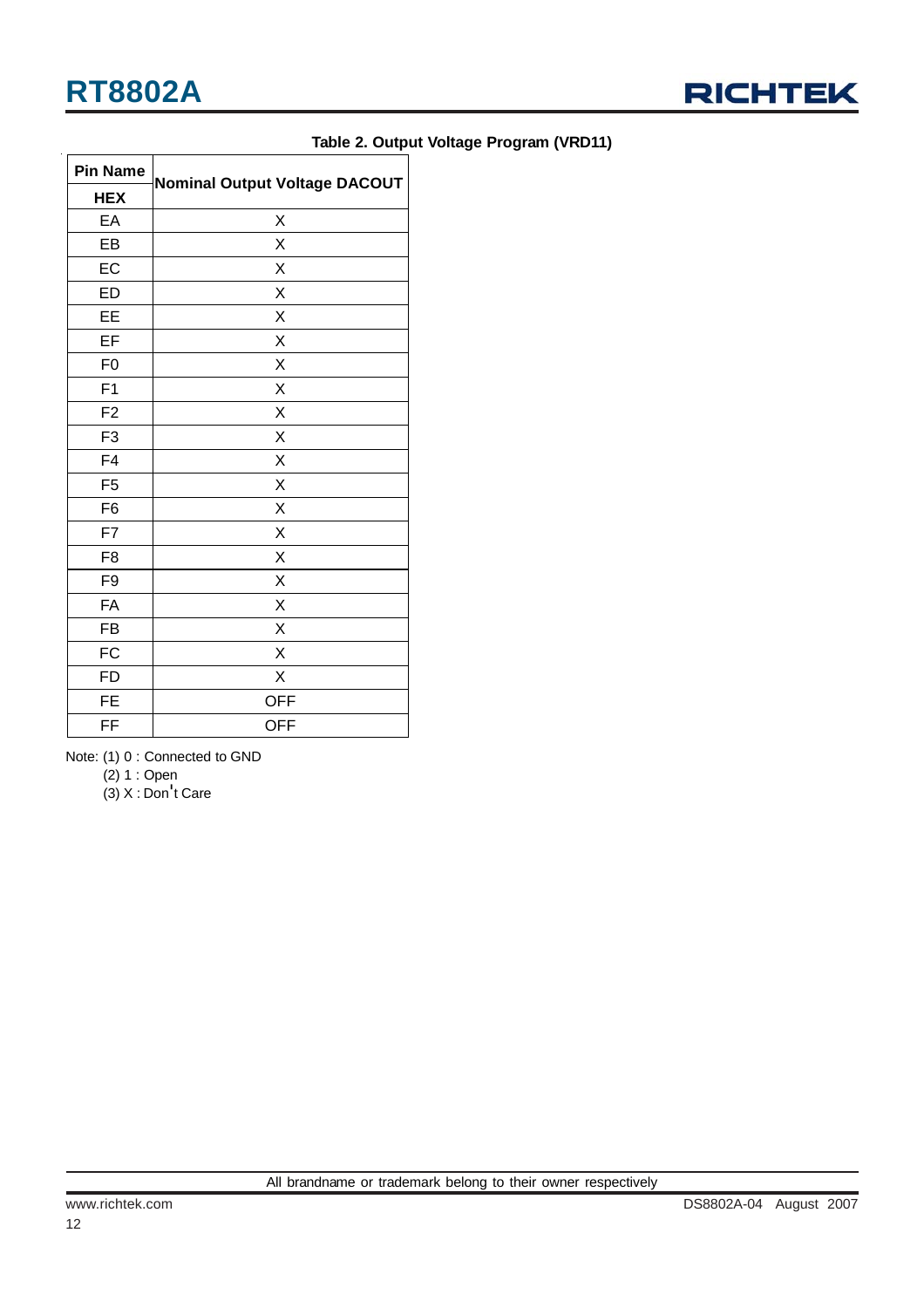## **RICHTEK**

|                  |                     |                  | . as is on sail of the compact of the contract of the contract of the contract of the contract of the contract o |                  |                               |
|------------------|---------------------|------------------|------------------------------------------------------------------------------------------------------------------|------------------|-------------------------------|
| VID4             | VID <sub>3</sub>    | VID <sub>2</sub> | VID1                                                                                                             | VID <sub>0</sub> | Nominal Output Voltage DACOUT |
| $\pmb{0}$        | 0                   | $\pmb{0}$        | $\pmb{0}$                                                                                                        | $\pmb{0}$        | 1.550                         |
| $\boldsymbol{0}$ | $\mathsf 0$         | $\pmb{0}$        | $\pmb{0}$                                                                                                        | $\mathbf{1}$     | 1.525                         |
| $\pmb{0}$        | $\mathbf 0$         | $\mathbf 0$      | $\mathbf{1}$                                                                                                     | $\mathbf 0$      | 1.500                         |
| $\pmb{0}$        | $\mathbf 0$         | $\pmb{0}$        | $\mathbf{1}$                                                                                                     | $\mathbf{1}$     | 1.475                         |
| $\pmb{0}$        | $\pmb{0}$           | $\mathbf{1}$     | $\mathbf 0$                                                                                                      | $\mathbf 0$      | 1.450                         |
| $\pmb{0}$        | $\pmb{0}$           | $\mathbf{1}$     | $\pmb{0}$                                                                                                        | $\mathbf{1}$     | 1.425                         |
| $\pmb{0}$        | $\mathbf 0$         | $\mathbf{1}$     | $\mathbf{1}$                                                                                                     | $\mathbf 0$      | 1.400                         |
| $\pmb{0}$        | $\mathbf 0$         | $\mathbf{1}$     | $\mathbf{1}$                                                                                                     | $\mathbf{1}$     | 1.375                         |
| $\pmb{0}$        | $\mathbf{1}$        | $\mathbf 0$      | $\mathbf 0$                                                                                                      | $\mathbf 0$      | 1.350                         |
| $\pmb{0}$        | $\mathbf{1}$        | $\mathsf 0$      | $\mathbf 0$                                                                                                      | $\mathbf{1}$     | 1.325                         |
| $\pmb{0}$        | $\mathbf{1}$        | $\mathbf 0$      | $\mathbf{1}$                                                                                                     | $\mathbf 0$      | 1.200                         |
| $\pmb{0}$        | $\mathbf{1}$        | $\mathbf 0$      | $\mathbf{1}$                                                                                                     | $\mathbf{1}$     | 1.275                         |
| $\pmb{0}$        | $\mathbf{1}$        | $\mathbf{1}$     | $\mathbf 0$                                                                                                      | $\mathbf 0$      | 1.250                         |
| $\pmb{0}$        | $\mathbf{1}$        | $\mathbf 1$      | $\mathsf 0$                                                                                                      | $\overline{1}$   | 1.225                         |
| $\pmb{0}$        | $\mathbf{1}$        | $\mathbf{1}$     | $\mathbf{1}$                                                                                                     | $\mathbf 0$      | 1.200                         |
| $\pmb{0}$        | $\mathbf{1}$        | $\mathbf 1$      | $\mathbf{1}$                                                                                                     | $\overline{1}$   | 1.175                         |
| $\mathbf 1$      | $\mathbf 0$         | $\mathbf 0$      | $\mathbf 0$                                                                                                      | $\mathbf 0$      | 1.150                         |
| $\mathbf{1}$     | $\mathbf 0$         | $\mathbf 0$      | $\mathbf 0$                                                                                                      | $\overline{1}$   | 1.125                         |
| $\mathbf{1}$     | $\mathbf 0$         | $\mathbf 0$      | $\mathbf{1}$                                                                                                     | $\mathbf 0$      | 1.100                         |
| $\mathbf{1}$     | $\mathbf 0$         | $\mathbf 0$      | $\mathbf{1}$                                                                                                     | $\overline{1}$   | 1.075                         |
| $\mathbf 1$      | $\mathsf{O}\xspace$ | $\mathbf{1}$     | $\mathbf 0$                                                                                                      | $\mathsf 0$      | 1.050                         |
| $\mathbf{1}$     | $\mathbf 0$         | $\mathbf 1$      | $\mathbf 0$                                                                                                      | $\mathbf{1}$     | 1.025                         |
| $\mathbf 1$      | $\mathsf 0$         | $\mathbf 1$      | $\mathbf{1}$                                                                                                     | $\mathbf 0$      | 1.000                         |
| $\mathbf{1}$     | $\pmb{0}$           | $\mathbf 1$      | $\mathbf{1}$                                                                                                     | $\mathbf{1}$     | 0.975                         |
| $\mathbf{1}$     | $\mathbf{1}$        | $\pmb{0}$        | $\pmb{0}$                                                                                                        | $\mathsf 0$      | 0.950                         |
| $\mathbf{1}$     | $\mathbf{1}$        | $\pmb{0}$        | $\mathbf 0$                                                                                                      | $\mathbf{1}$     | 0.925                         |
| $\mathbf{1}$     | $\mathbf{1}$        | $\pmb{0}$        | $\mathbf{1}$                                                                                                     | $\mathsf 0$      | 0.900                         |
| $\mathbf{1}$     | $\mathbf{1}$        | $\mathbf 0$      | $\mathbf{1}$                                                                                                     | $\overline{1}$   | 0.875                         |
| $\mathbf{1}$     | $\mathbf{1}$        | $\mathbf{1}$     | $\pmb{0}$                                                                                                        | $\mathbf 0$      | 0.850                         |
| $\mathbf{1}$     | $\mathbf 1$         | 1                | $\mathbf 0$                                                                                                      | $\mathbf{1}$     | 0.825                         |
| $\mathbf{1}$     | $\mathbf{1}$        | $\mathbf{1}$     | $\mathbf{1}$                                                                                                     | $\pmb{0}$        | 0.800                         |
| $\mathbf 1$      | $\mathbf{1}$        | $\mathbf 1$      | $\mathbf 1$                                                                                                      | $\mathbf{1}$     | Shutdown                      |

**Table 3. Output Voltage Program (K8)**

Note: (1) 0 : Connected to GND

(2) 1 : Open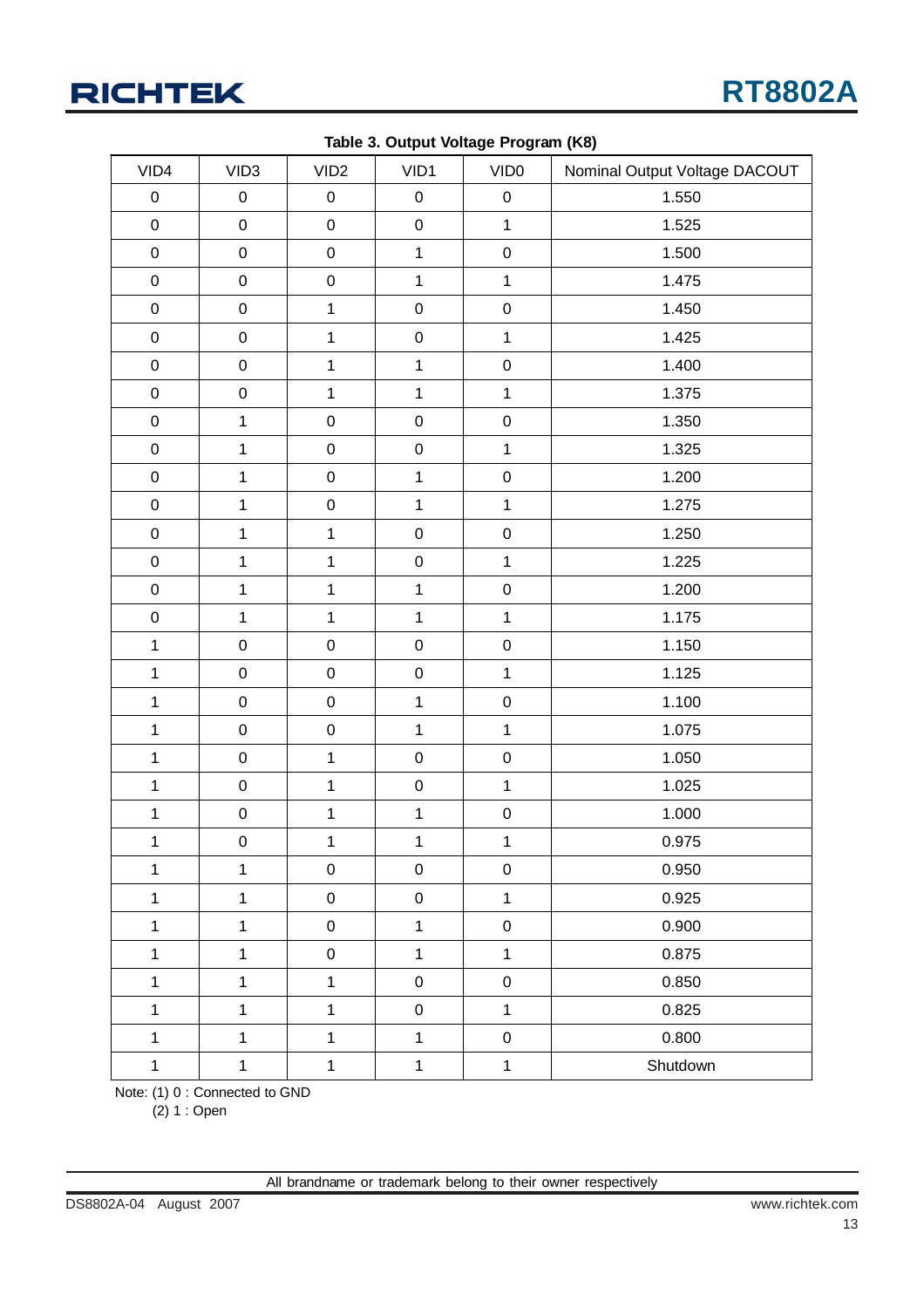| <b>Pin Name</b>  |              |                  |                  |              |                  | <b>Nominal Output Voltage DACOUT</b> |  |
|------------------|--------------|------------------|------------------|--------------|------------------|--------------------------------------|--|
| VID <sub>5</sub> | VID4         | VID <sub>3</sub> | VID <sub>2</sub> | VID1         | VID <sub>0</sub> |                                      |  |
| $\pmb{0}$        | $\pmb{0}$    | $\boldsymbol{0}$ | $\mathbf 0$      | $\pmb{0}$    | $\pmb{0}$        | 1.5500                               |  |
| $\pmb{0}$        | $\mathbf 0$  | $\pmb{0}$        | $\mathbf 0$      | $\mathbf 0$  | $\mathbf{1}$     | 1.5250                               |  |
| $\mathbf 0$      | $\pmb{0}$    | $\pmb{0}$        | $\mathbf 0$      | $\mathbf{1}$ | $\pmb{0}$        | 1.5000                               |  |
| $\mathsf 0$      | $\mathbf 0$  | $\pmb{0}$        | $\mathbf 0$      | $\mathbf{1}$ | $\mathbf{1}$     | 1.4750                               |  |
| $\pmb{0}$        | $\pmb{0}$    | $\pmb{0}$        | $\mathbf{1}$     | $\pmb{0}$    | $\pmb{0}$        | 1.4500                               |  |
| $\mathbf 0$      | $\mathbf 0$  | $\pmb{0}$        | $\mathbf{1}$     | $\mathbf 0$  | $\mathbf{1}$     | 1.4250                               |  |
| $\mathbf 0$      | $\pmb{0}$    | $\pmb{0}$        | $\mathbf{1}$     | 1            | $\pmb{0}$        | 1.4000                               |  |
| $\mathbf 0$      | $\mathbf 0$  | $\mathbf 0$      | $\mathbf{1}$     | $\mathbf{1}$ | $\mathbf 1$      | 1.3750                               |  |
| $\pmb{0}$        | $\mathbf 0$  | $\mathbf{1}$     | $\mathbf 0$      | $\mathbf 0$  | $\pmb{0}$        | 1.3500                               |  |
| $\mathsf 0$      | $\mathbf 0$  | $\mathbf{1}$     | $\mathbf 0$      | $\mathbf 0$  | $\mathbf{1}$     | 1.3250                               |  |
| $\mathsf 0$      | $\mathbf 0$  | $\mathbf{1}$     | $\mathbf 0$      | $\mathbf{1}$ | $\pmb{0}$        | 1.3000                               |  |
| $\mathbf 0$      | $\pmb{0}$    | $\mathbf{1}$     | $\mathbf 0$      | $\mathbf{1}$ | $\mathbf{1}$     | 1.2750                               |  |
| $\mathsf 0$      | $\mathbf 0$  | $\mathbf{1}$     | $\mathbf{1}$     | $\mathbf 0$  | $\pmb{0}$        | 1.2500                               |  |
| $\mathsf 0$      | $\mathbf 0$  | $\mathbf{1}$     | $\mathbf{1}$     | $\mathbf 0$  | $\mathbf{1}$     | 1.2250                               |  |
| $\mathsf 0$      | $\mathbf 0$  | $\mathbf{1}$     | $\mathbf{1}$     | $\mathbf 1$  | $\mathbf 0$      | 1.2000                               |  |
| $\mathsf 0$      | $\mathsf 0$  | $\mathbf{1}$     | $\mathbf{1}$     | $\mathbf{1}$ | $\mathbf{1}$     | 1.1750                               |  |
| $\mathbf 0$      | $\mathbf{1}$ | $\pmb{0}$        | $\mathbf 0$      | $\mathbf 0$  | $\pmb{0}$        | 1.1500                               |  |
| $\mathbf 0$      | $\mathbf{1}$ | $\pmb{0}$        | $\pmb{0}$        | $\mathbf 0$  | $\mathbf{1}$     | 1.1250                               |  |
| $\mathbf 0$      | $\mathbf{1}$ | $\pmb{0}$        | $\pmb{0}$        | $\mathbf{1}$ | $\pmb{0}$        | 1.1000                               |  |
| $\mathbf 0$      | $\mathbf{1}$ | $\pmb{0}$        | $\mathbf 0$      | $\mathbf{1}$ | $\mathbf{1}$     | 1.0750                               |  |
| $\mathbf 0$      | $\mathbf{1}$ | $\mathsf 0$      | $\mathbf{1}$     | $\mathbf 0$  | $\pmb{0}$        | 1.0500                               |  |
| $\mathbf 0$      | $\mathbf{1}$ | $\pmb{0}$        | $\mathbf{1}$     | $\pmb{0}$    | $\mathbf{1}$     | 1.0250                               |  |
| ${\bf 0}$        | $\mathbf{1}$ | $\mathbf 0$      | $\mathbf{1}$     | $\mathbf{1}$ | $\pmb{0}$        | 1.0000                               |  |
| $\pmb{0}$        | $\mathbf{1}$ | $\pmb{0}$        | $\mathbf{1}$     | $\mathbf{1}$ | $\mathbf{1}$     | 0.9750                               |  |
| $\pmb{0}$        | $\mathbf{1}$ | $\mathbf{1}$     | $\pmb{0}$        | $\pmb{0}$    | $\pmb{0}$        | 0.9500                               |  |
| $\pmb{0}$        | $\mathbf{1}$ | $\mathbf{1}$     | $\mathbf 0$      | $\mathbf 0$  | $\mathbf{1}$     | 0.9250                               |  |
| $\pmb{0}$        | $\mathbf{1}$ | $\mathbf{1}$     | $\pmb{0}$        | $\mathbf{1}$ | $\mathsf 0$      | 0.9000                               |  |
| $\pmb{0}$        | $\mathbf{1}$ | $\mathbf{1}$     | $\mathbf 0$      | $\mathbf{1}$ | $\mathbf{1}$     | 0.8750                               |  |
| $\pmb{0}$        | $\mathbf{1}$ | $\mathbf{1}$     | $\mathbf{1}$     | $\mathbf 0$  | $\pmb{0}$        | 0.8500                               |  |
| $\pmb{0}$        | $\mathbf{1}$ | $\mathbf{1}$     | $\mathbf{1}$     | $\pmb{0}$    | $\mathbf{1}$     | 0.8250                               |  |
| $\pmb{0}$        | $\mathbf{1}$ | $\mathbf{1}$     | $\mathbf{1}$     | $\mathbf{1}$ | $\pmb{0}$        | 0.8000                               |  |
| $\pmb{0}$        | $\mathbf{1}$ | $\mathbf{1}$     | $\mathbf{1}$     | $\mathbf{1}$ | $\mathbf{1}$     | 0.7750                               |  |
| $\mathbf{1}$     | $\pmb{0}$    | $\boldsymbol{0}$ | $\pmb{0}$        | $\pmb{0}$    | $\pmb{0}$        | 0.7625                               |  |
| $\mathbf 1$      | $\mathbf 0$  | $\mathbf 0$      | $\mathsf 0$      | $\mathbf 0$  | $\mathbf 1$      | 0.7500                               |  |

**Table 4. Output Voltage Program (K8\_M2)**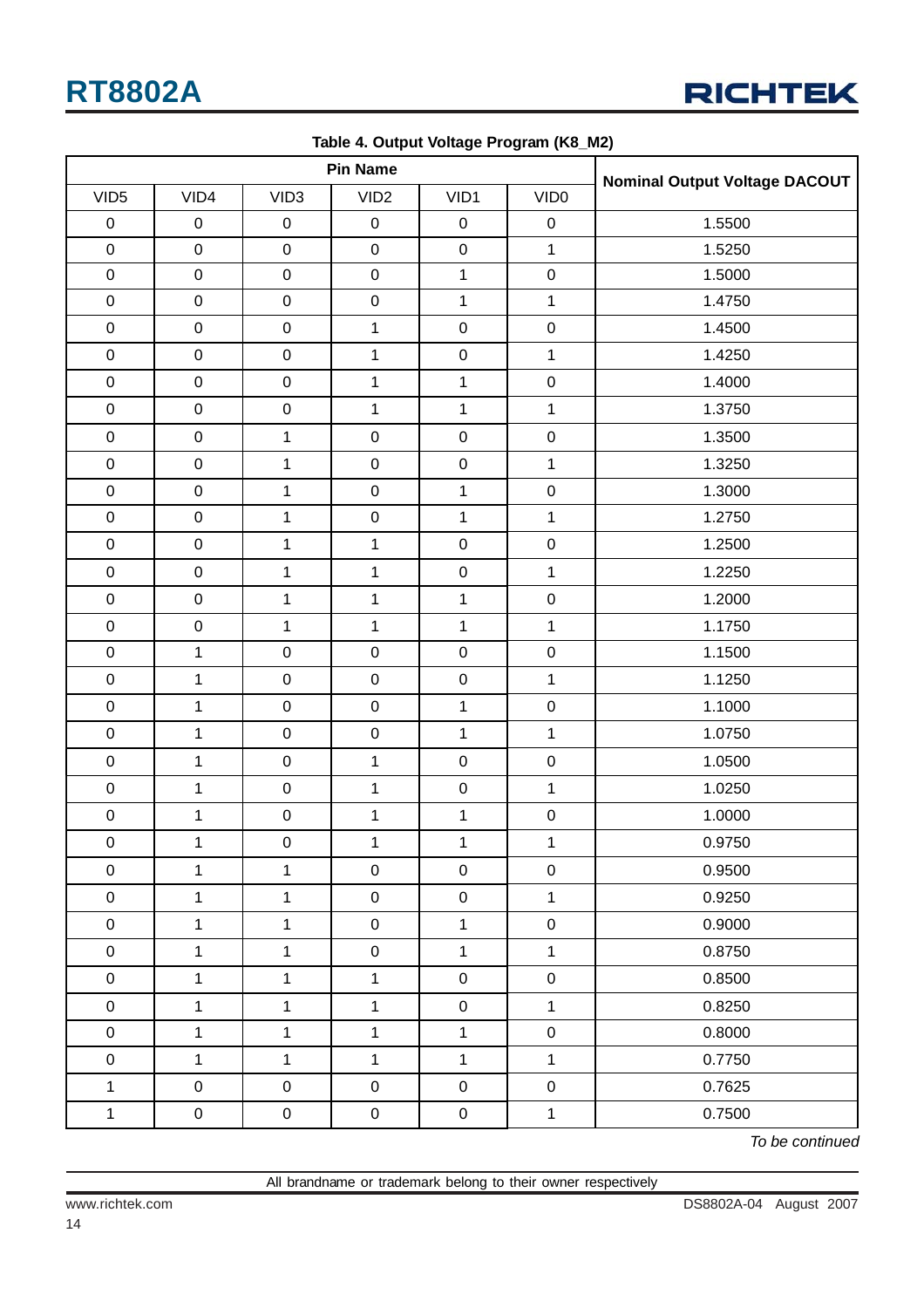

| <b>Pin Name</b>  |              |                  |                     |                     |                  |                                      |
|------------------|--------------|------------------|---------------------|---------------------|------------------|--------------------------------------|
| VID <sub>5</sub> | VID4         | VID <sub>3</sub> | VID <sub>2</sub>    | VID1                | VID <sub>0</sub> | <b>Nominal Output Voltage DACOUT</b> |
| $\mathbf{1}$     | $\mathbf 0$  | $\mathbf 0$      | $\pmb{0}$           | 1                   | $\mathbf 0$      | 0.7375                               |
| $\mathbf{1}$     | $\mathbf 0$  | $\mathbf 0$      | $\pmb{0}$           | $\mathbf{1}$        | $\mathbf{1}$     | 0.7250                               |
| $\mathbf{1}$     | $\mathbf 0$  | $\mathbf 0$      | $\mathbf{1}$        | $\pmb{0}$           | $\mathbf 0$      | 0.7125                               |
| $\mathbf{1}$     | $\mathbf 0$  | $\mathbf 0$      | $\mathbf{1}$        | $\pmb{0}$           | $\mathbf{1}$     | 0.7000                               |
| $\mathbf{1}$     | $\mathbf 0$  | $\mathbf 0$      | $\mathbf{1}$        | $\mathbf{1}$        | $\mathbf 0$      | 0.6875                               |
| $\mathbf{1}$     | $\mathbf 0$  | $\mathbf 0$      | $\mathbf{1}$        | $\mathbf{1}$        | $\mathbf{1}$     | 0.6750                               |
| $\mathbf{1}$     | $\mathbf 0$  | $\mathbf{1}$     | $\mathbf 0$         | $\pmb{0}$           | $\mathbf 0$      | 0.6625                               |
| $\mathbf{1}$     | $\pmb{0}$    | $\mathbf 1$      | $\pmb{0}$           | $\pmb{0}$           | $\mathbf{1}$     | 0.6500                               |
| $\mathbf{1}$     | $\pmb{0}$    | $\mathbf 1$      | $\pmb{0}$           | $\mathbf 1$         | $\mathbf 0$      | 0.6375                               |
| $\mathbf{1}$     | $\mathbf 0$  | $\mathbf 1$      | $\pmb{0}$           | $\mathbf 1$         | $\mathbf{1}$     | 0.6250                               |
| $\mathbf{1}$     | $\mathbf 0$  | $\mathbf{1}$     | $\mathbf{1}$        | $\pmb{0}$           | $\mathbf 0$      | 0.6125                               |
| $\mathbf{1}$     | $\mathbf 0$  | $\mathbf{1}$     | $\mathbf{1}$        | $\pmb{0}$           | $\mathbf{1}$     | 0.6000                               |
| $\mathbf 1$      | $\mathbf 0$  | $\mathbf 1$      | $\mathbf{1}$        | $\mathbf 1$         | $\mathbf 0$      | 0.5875                               |
| $\mathbf{1}$     | $\mathbf 0$  | $\mathbf 1$      | $\mathbf{1}$        | $\mathbf 1$         | $\mathbf{1}$     | 0.5750                               |
| $\mathbf{1}$     | $\mathbf 1$  | $\mathbf 0$      | $\mathbf 0$         | $\pmb{0}$           | $\pmb{0}$        | 0.5625                               |
| $\mathbf{1}$     | $\mathbf{1}$ | $\pmb{0}$        | $\mathbf 0$         | $\pmb{0}$           | $\mathbf{1}$     | 0.5500                               |
| $\mathbf{1}$     | $\mathbf{1}$ | $\mathbf 0$      | $\mathbf 0$         | $\mathbf{1}$        | $\mathbf 0$      | 0.5375                               |
| $\mathbf{1}$     | $\mathbf 1$  | $\pmb{0}$        | $\mathbf 0$         | $\mathbf{1}$        | $\mathbf{1}$     | 0.5250                               |
| $\mathbf{1}$     | $\mathbf{1}$ | $\pmb{0}$        | $\mathbf{1}$        | $\pmb{0}$           | $\pmb{0}$        | 0.5125                               |
| $\mathbf{1}$     | $\mathbf{1}$ | $\pmb{0}$        | $\mathbf{1}$        | $\pmb{0}$           | $\mathbf{1}$     | 0.5000                               |
| $\mathbf{1}$     | $\mathbf{1}$ | $\mathbf 0$      | $\mathbf{1}$        | $\mathbf 1$         | $\mathbf 0$      | 0.4875                               |
| $\mathbf{1}$     | $\mathbf{1}$ | $\mathbf 0$      | $\mathbf{1}$        | $\mathbf{1}$        | $\mathbf{1}$     | 0.4750                               |
| $\mathbf 1$      | 1            | $\mathbf 1$      | $\mathbf 0$         | $\pmb{0}$           | $\pmb{0}$        | 0.4625                               |
| $\mathbf{1}$     | $\mathbf{1}$ | $\mathbf 1$      | $\mathsf 0$         | $\mathsf{O}\xspace$ | $\mathbf{1}$     | 0.4500                               |
| $\mathbf{1}$     | $\mathbf{1}$ | $\mathbf{1}$     | $\mathsf{O}\xspace$ | $\mathbf{1}$        | $\pmb{0}$        | 0.4375                               |
| $\mathbf 1$      | $\mathbf{1}$ | $\mathbf{1}$     | $\boldsymbol{0}$    | $\mathbf{1}$        | $\mathbf{1}$     | 0.4250                               |
| $\mathbf 1$      | $\mathbf{1}$ | $\mathbf{1}$     | $\mathbf{1}$        | $\pmb{0}$           | $\pmb{0}$        | 0.4125                               |
| $\mathbf 1$      | $\mathbf{1}$ | $\mathbf{1}$     | $\mathbf{1}$        | $\mathbf 0$         | $\mathbf{1}$     | 0.4000                               |
| $\mathbf 1$      | $\mathbf{1}$ | $\mathbf{1}$     | $\mathbf{1}$        | $\mathbf{1}$        | $\mathbf 0$      | 0.3875                               |
| $\mathbf 1$      | $\mathbf{1}$ | $\mathbf 1$      | $\mathbf 1$         | $\mathbf{1}$        | $\mathbf 1$      | 0.3750                               |

**Table 4. Output Voltage Program (K8\_M2)**

Note: (1) 0 : Connected to GND

(2) 1 : Open

(3) The voltage above are load independent for desktop and server platforms. For mobile platforms the voltage above correspond to zero load current.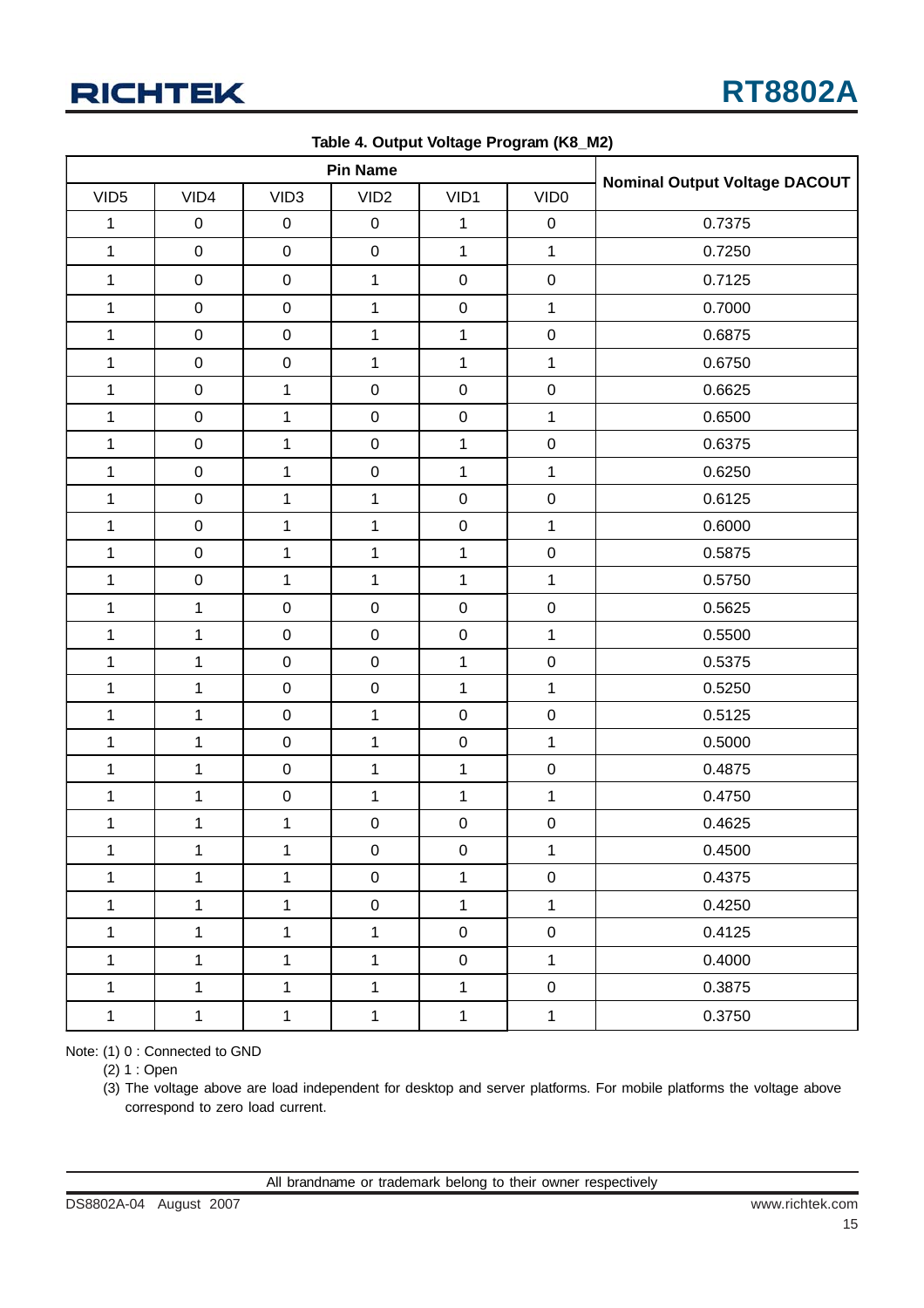

### **Absolute Maximum Ratings** (Note 1)

| • Power Dissipation, $P_D @ T_A = 25^{\circ}C$ |  |
|------------------------------------------------|--|
|                                                |  |
| • Package Thermal Resistance (Note 4)          |  |
|                                                |  |
|                                                |  |
|                                                |  |
|                                                |  |
| • ESD Susceptibility (Note 2)                  |  |
|                                                |  |
|                                                |  |

### **Recommended Operating Conditions** (Note 3)

### **Electrical Characteristics**

( $V_{DD}$  = 5V,  $T_A$  = 25°C, unless otherwise specified)

| Parameter                            |                    | Symbol               | <b>Test Conditions</b>      | Min   | <b>Typ</b> | Max   | <b>Units</b> |  |
|--------------------------------------|--------------------|----------------------|-----------------------------|-------|------------|-------|--------------|--|
| <b>V<sub>DD</sub></b> Supply Current |                    |                      |                             |       |            |       |              |  |
| Nominal Supply Current               |                    | l <sub>DD</sub>      | PWM 1,2,3,4,5 Open          |       | 12         | 16    | mA           |  |
| <b>Power-On Reset</b>                |                    |                      |                             |       |            |       |              |  |
| POR Threshold                        |                    | <b>VDDRTH</b>        | V <sub>DD</sub> Rising      | 4.0   | 4.2        | 4.5   | $\vee$       |  |
| <b>Hysteresis</b>                    |                    | <b>VDDHYS</b>        |                             | 0.2   | 0.5        | $- -$ | V            |  |
|                                      | Trip (Low to High) | V <sub>DVDTH</sub>   | Enable                      | 0.9   | 1.0        | 1.1   | V            |  |
| V <sub>DVD</sub> Threshold           | <b>Hysteresis</b>  | <b>VDVDHYS</b>       |                             | $-$   | 60         | $-$   | mV           |  |
|                                      | Trip (Low to High) | $V$ TTTH             | Enable                      | 0.75  | 0.85       | 0.95  |              |  |
| $V_{TT}$ Threshold                   | <b>Hysteresis</b>  | <b>VTTHYS</b>        |                             | $- -$ | 0.1        | $-$   | V            |  |
| <b>Oscillator</b>                    |                    |                      |                             |       |            |       |              |  |
| Free Running Frequency               |                    | fosc                 | $R_{\text{RT}} = 20k\Omega$ | 180   | 200        | 220   | kHz          |  |
| Frequency Adjustable Range           |                    | fosc_ADJ             |                             | 50    | $- -$      | 400   | kHz          |  |
| Ramp Amplitude                       |                    | $\Delta V_{\rm OSC}$ | $R_{RT} = 20k\Omega$        | $-$   | 1.9        | $- -$ | V            |  |
| Ramp Valley                          |                    | VRV                  |                             | 0.7   | 1.0        | $-$   | $\vee$       |  |
| Maximum On-Time of Each Channel      |                    |                      | Four Phase Operation        | 45    | 50         | 55    | %            |  |
| RT Pin Voltage                       |                    | $V_{RT}$             | $R_{\text{RT}} = 20k\Omega$ | 0.9   | 1.0        | 1.1   | V            |  |

*To be continued*

16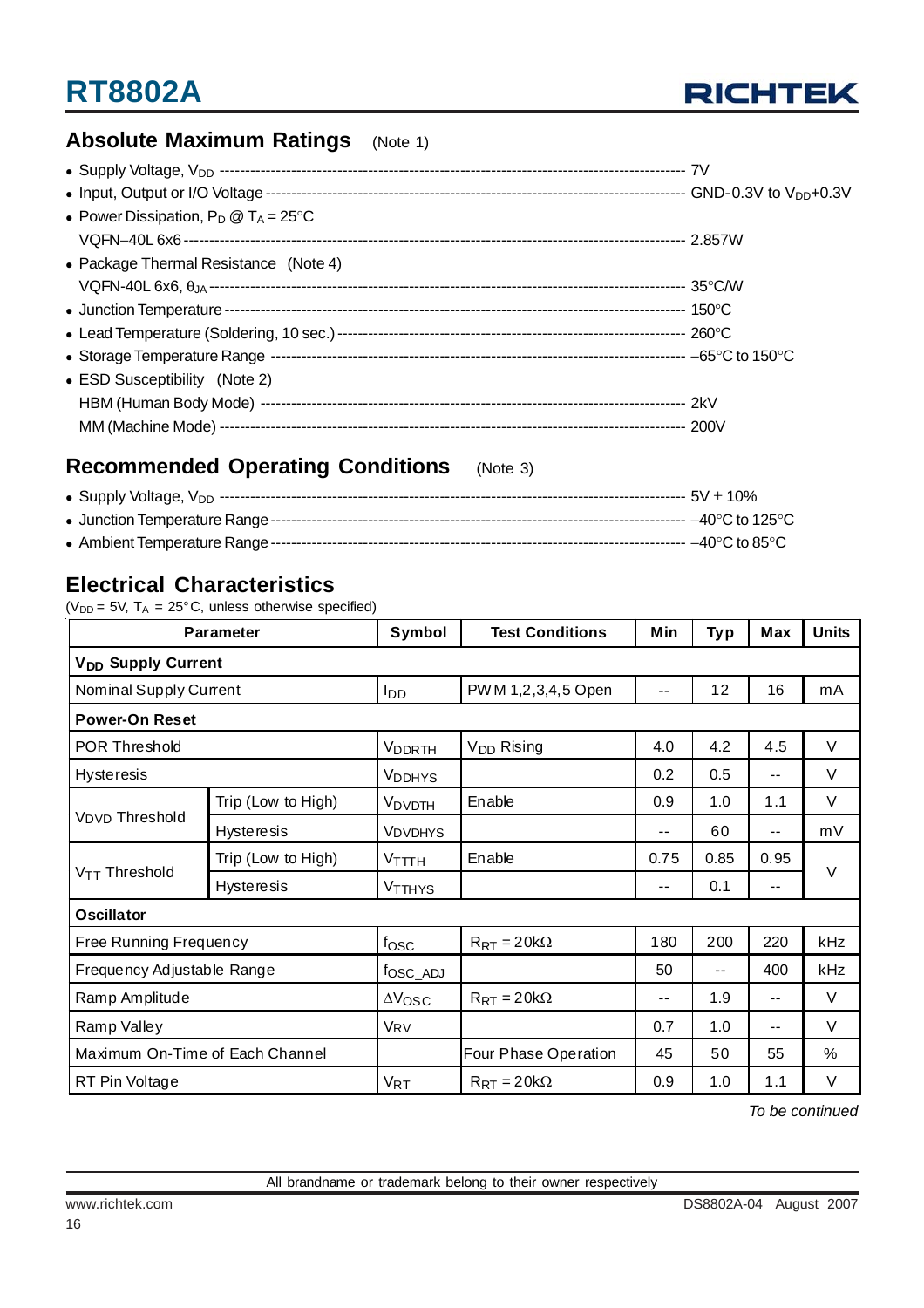## **RICHTEK**

| <b>Parameter</b>                     | <b>Symbol</b>           | <b>Test Conditions</b>                | Min                        | <b>Typ</b>     | <b>Max</b>                   | <b>Units</b> |
|--------------------------------------|-------------------------|---------------------------------------|----------------------------|----------------|------------------------------|--------------|
| <b>Reference and DAC</b>             |                         |                                       |                            |                |                              |              |
|                                      |                         | $V_{DAC} \geq 1V$                     | $-0.5$                     | $-$            | $+0.5$                       | $\%$         |
| <b>DACOUT Voltage Accuracy</b>       | $\Delta V_{\text{DAC}}$ | $1V \ge V_{DAC} \ge 0.8V$             | $-5$                       | --             | $+5$                         | mV           |
|                                      |                         | $V_{DAC} < 0.8V$                      | $-8$                       | $-$            | $+8$                         | mV           |
| DAC (VID0-VID125) Input Low          | <b>VILDAC</b>           |                                       | $\overline{\phantom{a}}$   | $\overline{a}$ | $1/2V$ <sub>TT</sub> $- 0.2$ | $\vee$       |
| DAC (VID0-VID125) Input High         | <b>VIHDAC</b>           |                                       | $1/2V$ <sub>TT</sub> + 0.2 | $\overline{a}$ | $-$                          | $\vee$       |
| V <sub>ID</sub> Pull-up Resistance   |                         |                                       | 12                         | 15             | 18                           | $k\Omega$    |
| OFS Pin Voltage                      | <b>VOFS</b>             | $R_{\text{OFS}} = 100 \text{k}\Omega$ | 0.9                        | 1.0            | 1.1                          | V            |
| <b>Error Amplifier</b>               |                         |                                       |                            |                |                              |              |
| DC Gain                              |                         |                                       | $\overline{a}$             | 65             | --                           | dB           |
| Gain-Bandwidth Product               | <b>GBW</b>              |                                       | $-$                        | 10             | --                           | <b>MHz</b>   |
| <b>Slew Rate</b>                     | <b>SR</b>               | $COMP = 10pF$                         | $-$                        | 8              | --                           | $V/\mu s$    |
| <b>Current Sense GM Amplifier</b>    |                         |                                       |                            |                |                              |              |
| <b>CSN Full Scale Source Current</b> | <b>I</b> ISPFSS         |                                       | 100                        | $\overline{a}$ | --                           | μA           |
| <b>CSN Current for OCP</b>           |                         |                                       | 150                        | $-$            | $-$                          | μA           |
| <b>Protection</b>                    |                         |                                       |                            |                |                              |              |
| Over-Voltage Trip (FB-DACOUT)        | <b>AOVT</b>             |                                       | 100                        | 150            | 200                          | mV           |
| <b>IMAX Voltage</b>                  | <b>VIMAX</b>            | $RIMAX = 20k$                         | 0.9                        | 1.0            | 1.1                          | $\vee$       |
| <b>Power Good</b>                    |                         |                                       |                            |                |                              |              |
| <b>Output Low Voltage</b>            | VPGOODL                 | $I_{PGOOD} = 4mA$                     | --                         |                | 0.2                          | $\vee$       |

**Note 1.** Stresses listed as the above "Absolute Maximum Ratings" may cause permanent damage to the device. These are for stress ratings. Functional operation of the device at these or any other conditions beyond those indicated in the operational sections of the specifications is not implied. Exposure to absolute maximum rating conditions for extended periods may remain possibility to affect device reliability.

**Note 2.** Devices are ESD sensitive. Handling precaution recommended.

**Note 3.** The device is not guaranteed to function outside its operating conditions.

**Note 4.**  $\theta_{JA}$  is measured in the natural convection at  $TA = 25^{\circ}C$  on the four layers high effective thermal conductivity test board of JEDEC 51-7 thermal measurement standard.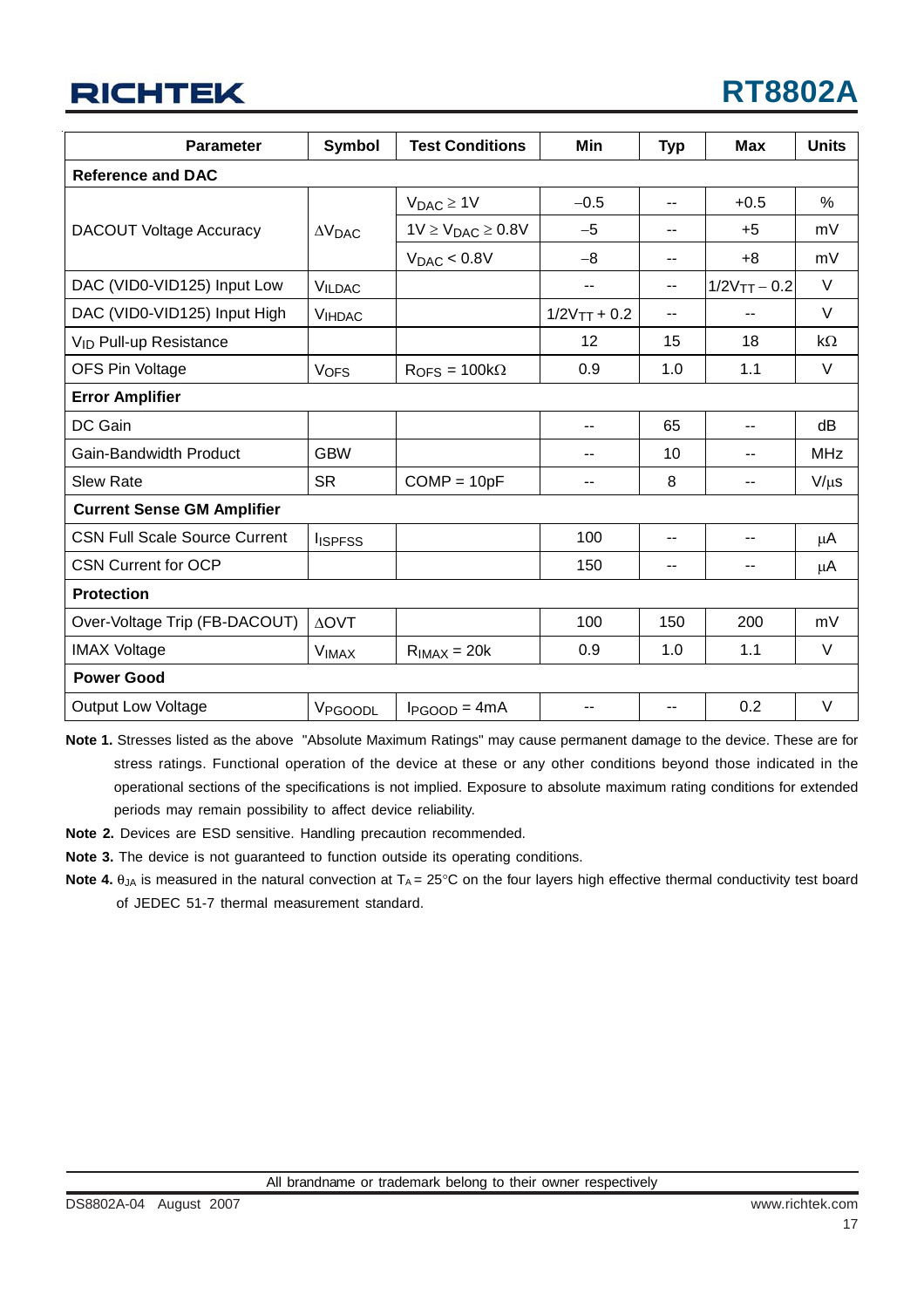## **Typical Operating Characteristics**

![](_page_17_Figure_3.jpeg)

![](_page_17_Figure_4.jpeg)

![](_page_17_Figure_5.jpeg)

![](_page_17_Figure_6.jpeg)

![](_page_17_Figure_7.jpeg)

![](_page_17_Figure_8.jpeg)

![](_page_17_Figure_9.jpeg)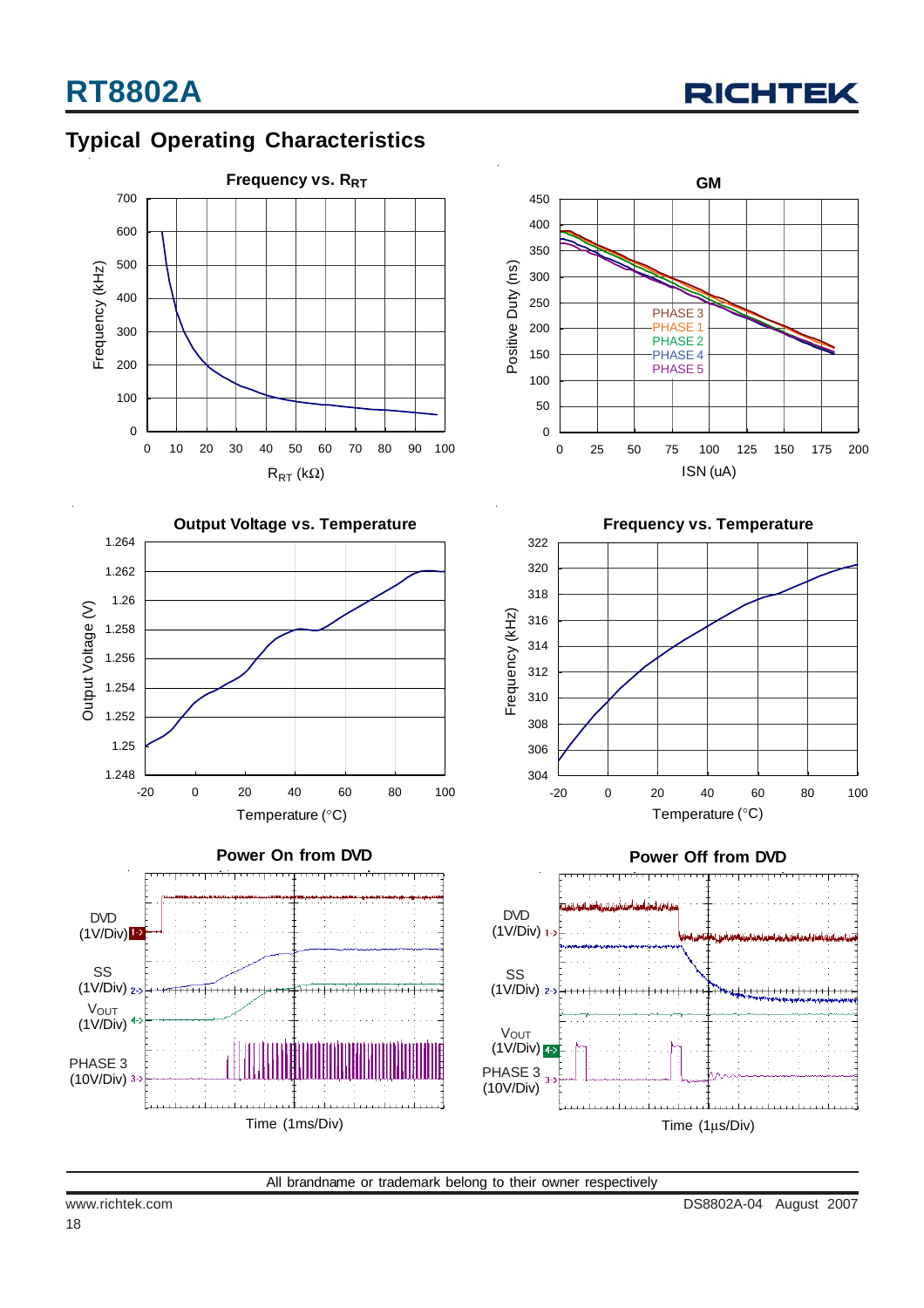![](_page_18_Picture_0.jpeg)

![](_page_18_Figure_2.jpeg)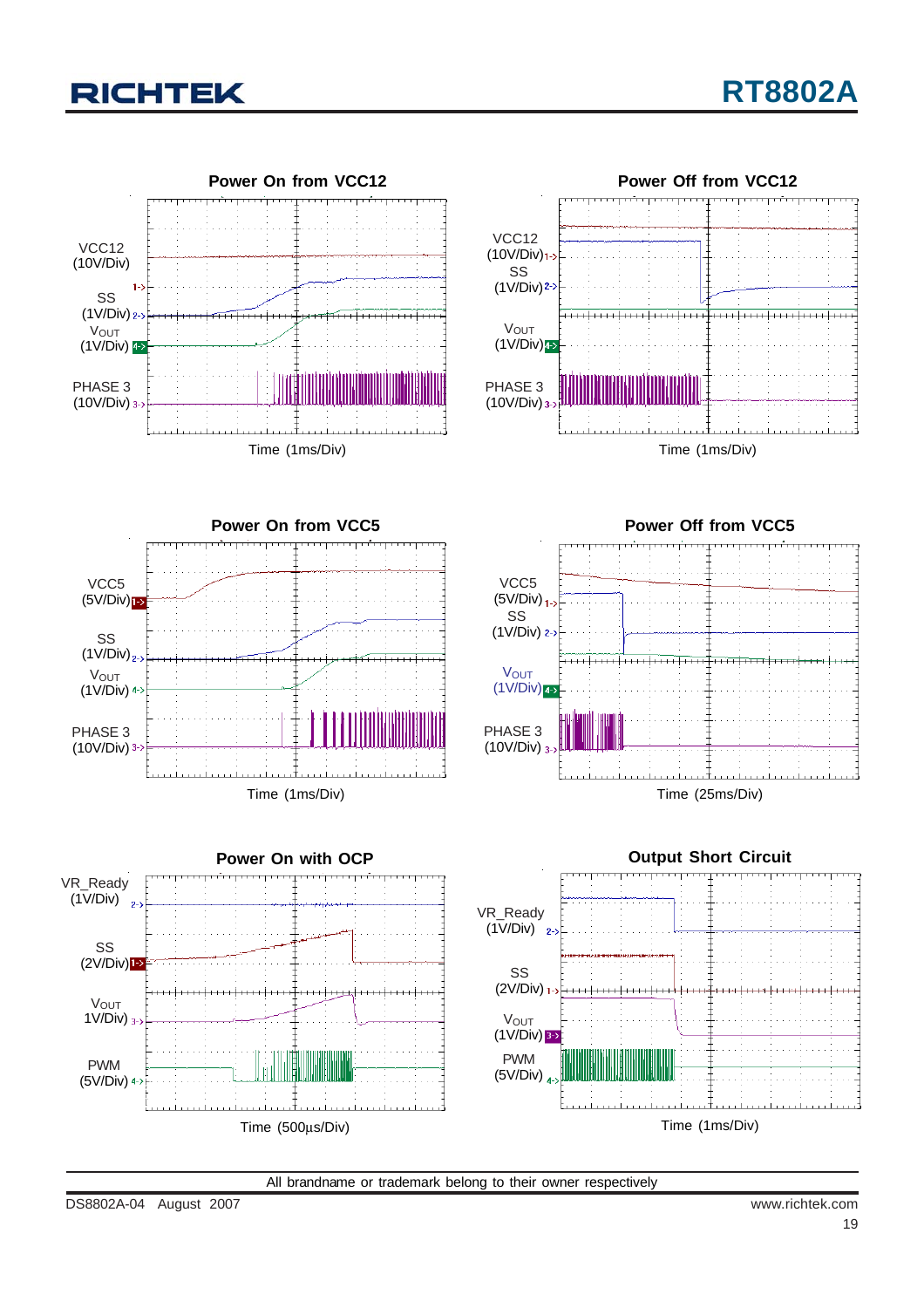# **RT8802A**

**RICHTEK** 

![](_page_19_Figure_2.jpeg)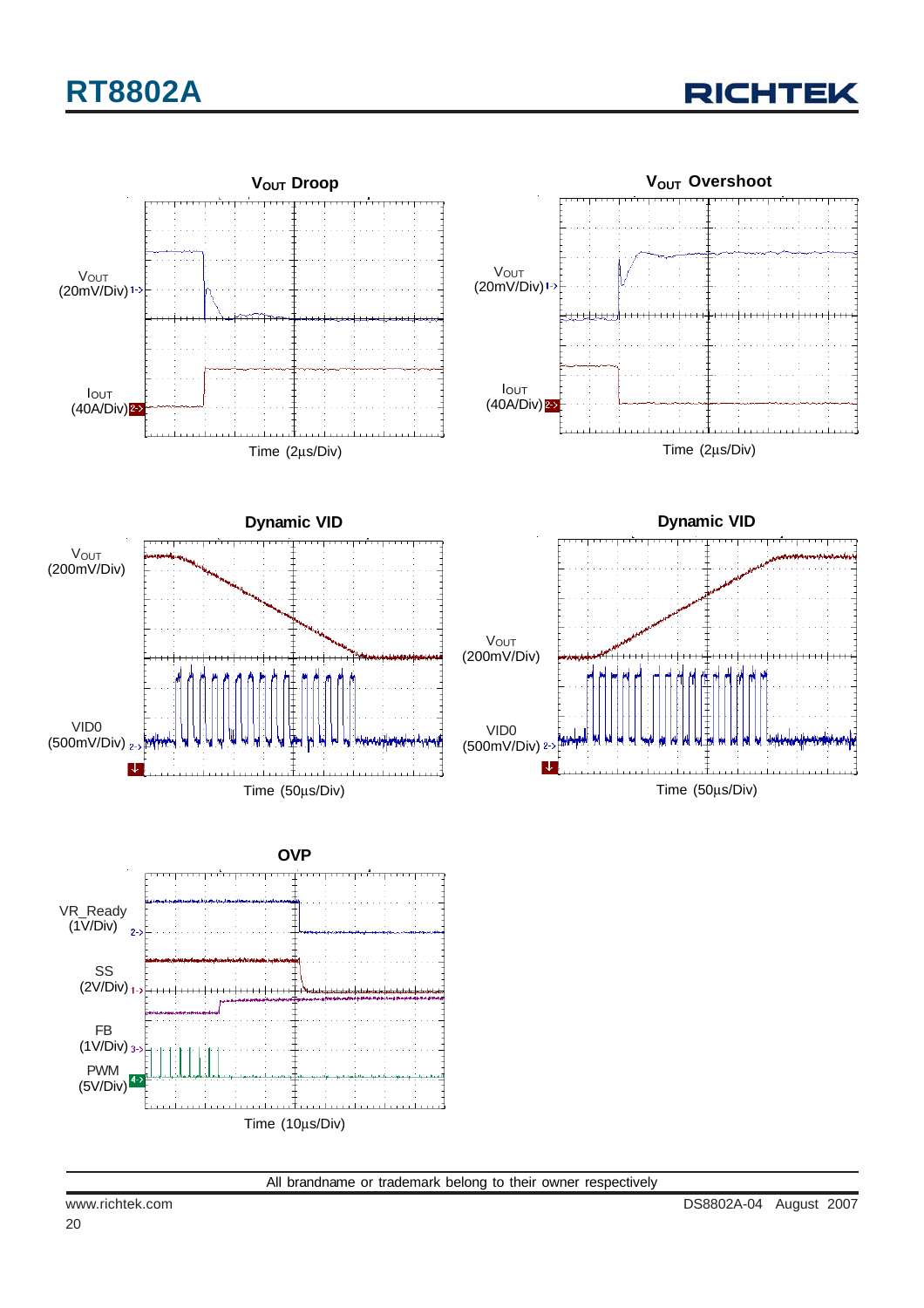### **Applications Information**

RT8802A is a multi-phase DC/DC controller specifically designed to deliver high quality power for next generation CPU. RT8802A controls a special power-on sequence & monitors the thermal condition of VR module to meet the VRD11 requirement. Phase currents are sensed by innovative time-sharing DCR current sensing technique for channel current balance, droop tuning, and over current protection. Using one common GM amplifier for current sensing eliminates offset errors and linearity variation between GMs. As sub-milli-ohm-grade inductors are widely used in modern mother boards, slight mismatch of GM amplifiers offset and linearity results in considerable current shift between phases. The time-sharing DCR current sensing technique is extremely important to guarantee phase current balance in mass production.

### **Converter Initialization, Phase Selection, and Power Good Function**

The RT8802A initiates only after 3 pins are ready: VDD pin power on reset (POR), VTT/EN pin enabled, and DVD pin is higher than 1V. VDD POR is to make sure RT8802A is powered by a voltage for normal work. The rising threshold voltage of VDD POR is 4.2V typically. At VDD POR, RT8802A checks PWM3, PWM4 and PWM5 status to determine phase number of operation. Pull high PWM3 for two-phase operation; pull high PWM4 for three-phase operation; pull high PWM5 for four-phase operation. The unused current sense pins should be connected to GND or left floating.

VTT/EN acts as a chip enable pin and receives signal from FSB or other power management IC.

DVD is to make sure that ATX12V is ready for drivers to work normally. Connect a voltage divider from ATX12V to DVD pin as shown in the Typical Application Circuit. Make sure that DVD pin voltage is below its threshold voltage before drivers are ready and above its threshold voltage for minimum ATX12V during normal operation.

If any one of VDD, VTT/EN, and DVD is not ready, RT8802A keeps its PWM outputs high impedance and the companion drivers turn off both upper and lower MOSFETs. After VDD, VTT/EN, and DVD are ready, RT8802A initiates its soft start cycle that is compliant with Intel<sup>®</sup> VRD11 specification as shown in Figure 1. A time-variant internal current source charges the capacitor connected to SS pin. SS voltage ramps up piecewise linearly and locks VID DAC output with a specified voltage drop. Consequently,  $V_{\text{CORE}}$  is built up according to VID DAC output and meet Intel<sup>®</sup> VRD11 requirement. VR\_READY output is pulled high by external resistor when V<sub>CORE</sub> reaches VID\_DAC output with 1~2ms delay. An SS capacitor about 47nF is recommend for VRD11 compliance.

![](_page_20_Figure_10.jpeg)

![](_page_20_Figure_11.jpeg)

### **Voltage Control**

CPU V<sub>CORE</sub> voltage is Kelvin sensed by FB and FBRTN pins and precisely regulated to VID\_DAC output by internal high gain Error Amplifier (EA). The sensed signal is also used for power good and over voltage function. The typical OVP trip point is 170mV above VID\_DAC output. RT8802A pulls PWM outputs low and latches up upon OVP trip to prevent damaging the CPU. It can only restart by resetting one of VDD, DVD, or VTT/EN pin.

RT8802A supports Intel VRD10.x, VRD11, AMD K8 and AMD K8\_M2 VID specification.

The change of VID\_DAC output at VID on the fly is also smoothed by capacitor connected to SS pin. Consequently, Vcore shifts to its new position smoothly as shown in Figure 2.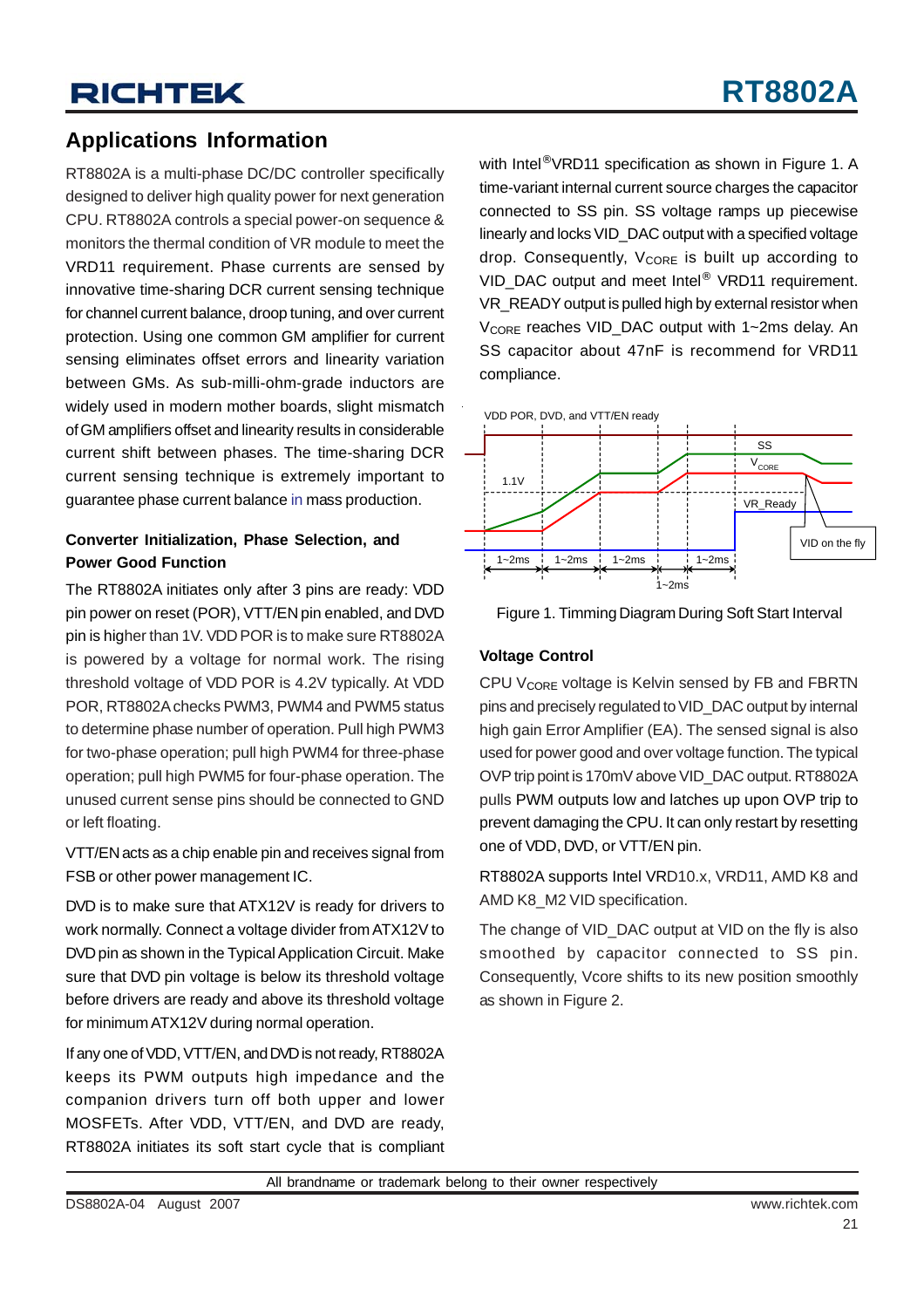# **RT8802A**

![](_page_21_Figure_2.jpeg)

![](_page_21_Figure_3.jpeg)

### **DCR Current Sensing**

RT8802A adopts an innovative time-sharing DCR current sensing technique to sense the phase currents for phase current balance (phase thermal balance) and load line regulation as shown in Figure 3. Current sensing amplifier GM samples and holds voltages VCx across the current sensing capacitor Cx by turns in a switching cycle. According to the Basic Circuit Theory, if

 $\frac{\mathsf{L} \mathsf{x}}{\mathsf{DCRx}}$  = Rx × Cx then VCx =  $\mathsf{l}_{\mathsf{L} \mathsf{X}}$  × DCRx

Consequently, the sensing current  $I_X$  is proportional to inductor current  $I_{LX}$  and is expressed as :

$$
I_X = \frac{I_{LX} \times DCRx}{R_{CSNX}}
$$

The sensed current  $I_X$  is used for current balance and droop tuning as described as followed. Since all phases share one common GM, GM offset and linearity variation effect is eliminated in practical applications. As sub-milli-ohmgrade inductors are widely used in modern mother boards, slight mismatch of GM amplifiers offset and linearity results in considerable current shift between phases. The timesharing DCR current sensing technical is extremely important to guarantee phase current balance in mass production.

### **Phase Current Balance**

The sampled and held phase current  $I_X$  are summed and averaged to get the averaged current  $I_x$ . Each phase current  $I_X$  then is compared with the averaged current. The difference between  $I_X$  and  $I_X$  is injected to corresponding PWM comparator. If phase current  $I_X$  is smaller than the averaged current , RT8802A increases the duty cycle of corresponding phase to increase the phase current accordingly and vice versa.

![](_page_21_Figure_12.jpeg)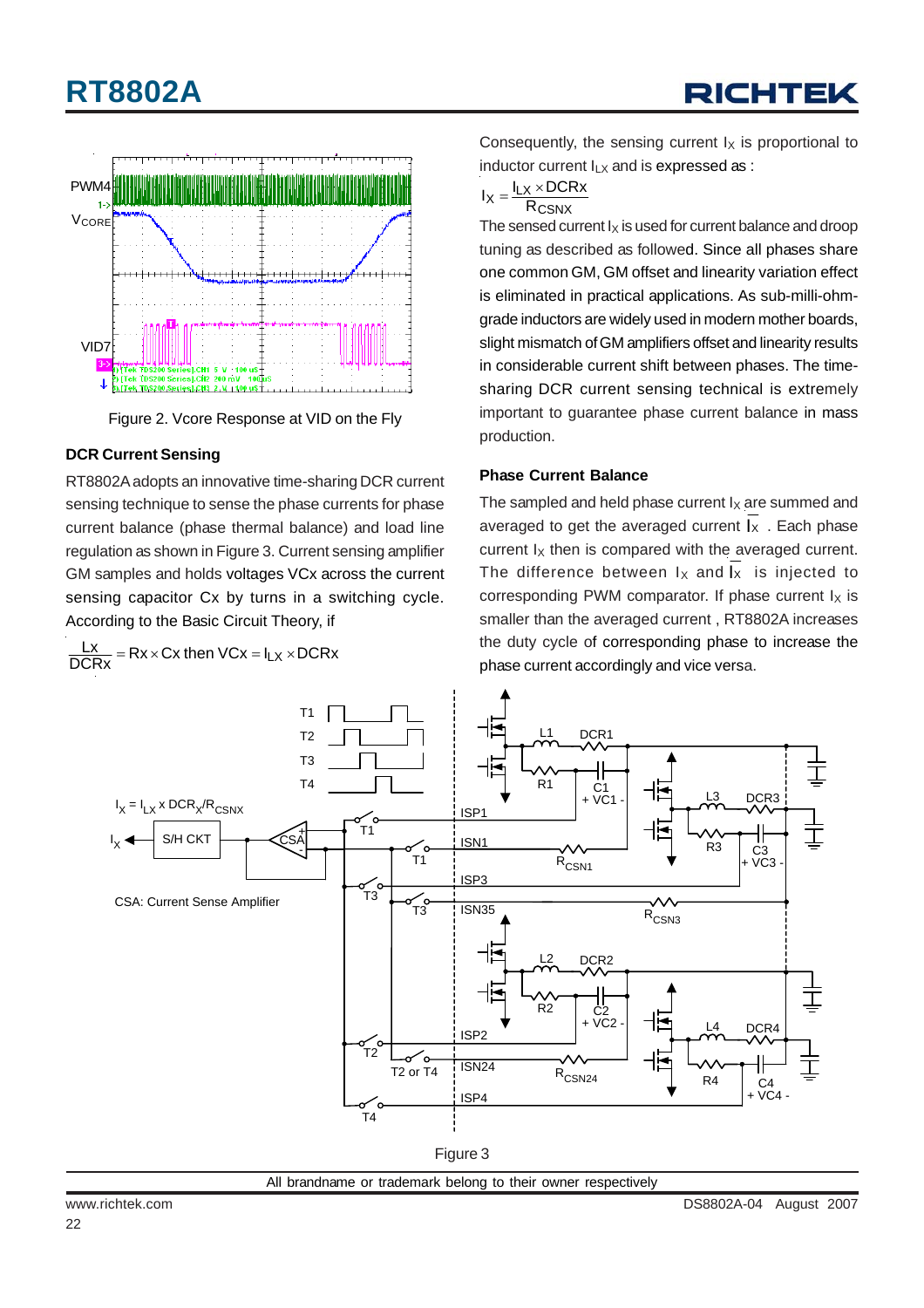## TEK

![](_page_22_Figure_2.jpeg)

Figure 4. Load Line and Offset Function

### **Output Voltage Offset Function**

To meet Intel® requirement of initial offset of load line, RT8802A provides programmable initial offset function. External resistor  $R<sub>OFS</sub>$  and voltage source at OFS pin

generate offset current l<sub>OFS</sub> =  $\frac{\text{V} \text{O} \text{F} \text{S}}{\text{R} \text{O} \text{F} \text{S}}$ 

, where  $V_{OFS}$  is 1V typical. One quarter of  $I_{OFS}$  flows through  $R_{FB1}$  as shown in Figure 4. Error amplifier would hold the inverting pin equal to  $V_{DAC}$  -  $V_{ADJ}$ . Thus output voltage is subtracted from  $V_{\text{DAC}}$  -  $V_{\text{ADJ}}$  for a constant offset voltage.

$$
V_{\text{CORE}} = V_{\text{DAC}} - V_{\text{ADJ}} - \frac{R_{\text{FB1}}}{4 \times R_{\text{OFS}}}
$$

A positive output voltage offset is possible by connecting R<sub>OFS</sub> to VDD instead of to GND. Please note that when  $R<sub>OFS</sub>$  is connected to VDD,  $V<sub>OFS</sub>$  is  $V<sub>DD</sub> - 2V$  typically and half of  $I_{\text{OFS}}$  flows through  $R_{\text{FB1}}$ . V<sub>CORE</sub> is rewritten as :

$$
V_{\text{CORE}} = V_{\text{DAC}} - V_{\text{ADJ}} + \frac{R_{\text{FB1}}}{R_{\text{OFS}}}
$$

### **Current Ratio Setting**

Current ratio adjustment is possible as described below. It is important for achieving thermal balance in practical application where thermal conditions between phases are not identical. Figure 5 shows the application circuit of GM for current ratio requirement. According to Basic Circuit **Theory** 

$$
\text{VCx} = \frac{\frac{R_{PX}}{Rx + R_{PX}}}{\frac{SRx \times R_{PX} \times Cx}{Rx + R_{PX}} + 1} \times I_{LX} \times \text{DCRx}}
$$

$$
\frac{L_X}{DCRx} = (R_X / / R_{PX}) \times C_X \text{ then}
$$

$$
VCX = \frac{R_{PX}}{Rx + R_{PX}} \times I_{LX} \times DCRx
$$

If

With other phase kept unchanged, this phase would share  $(R_{PX}+Rx)/R_{PX}$  times current than other phases. Figure 6 and 7 show different current ratio setting for the power stage when Phase 4 is programmed 2 times current than other phases. Figure 8 and 9 compare the above current ratio setting results.

![](_page_22_Figure_16.jpeg)

![](_page_22_Figure_17.jpeg)

![](_page_22_Figure_18.jpeg)

Figure 6. GM4 Setting for current ratio function

![](_page_22_Figure_20.jpeg)

Figure 7. GM1~3 Setting for current ratio function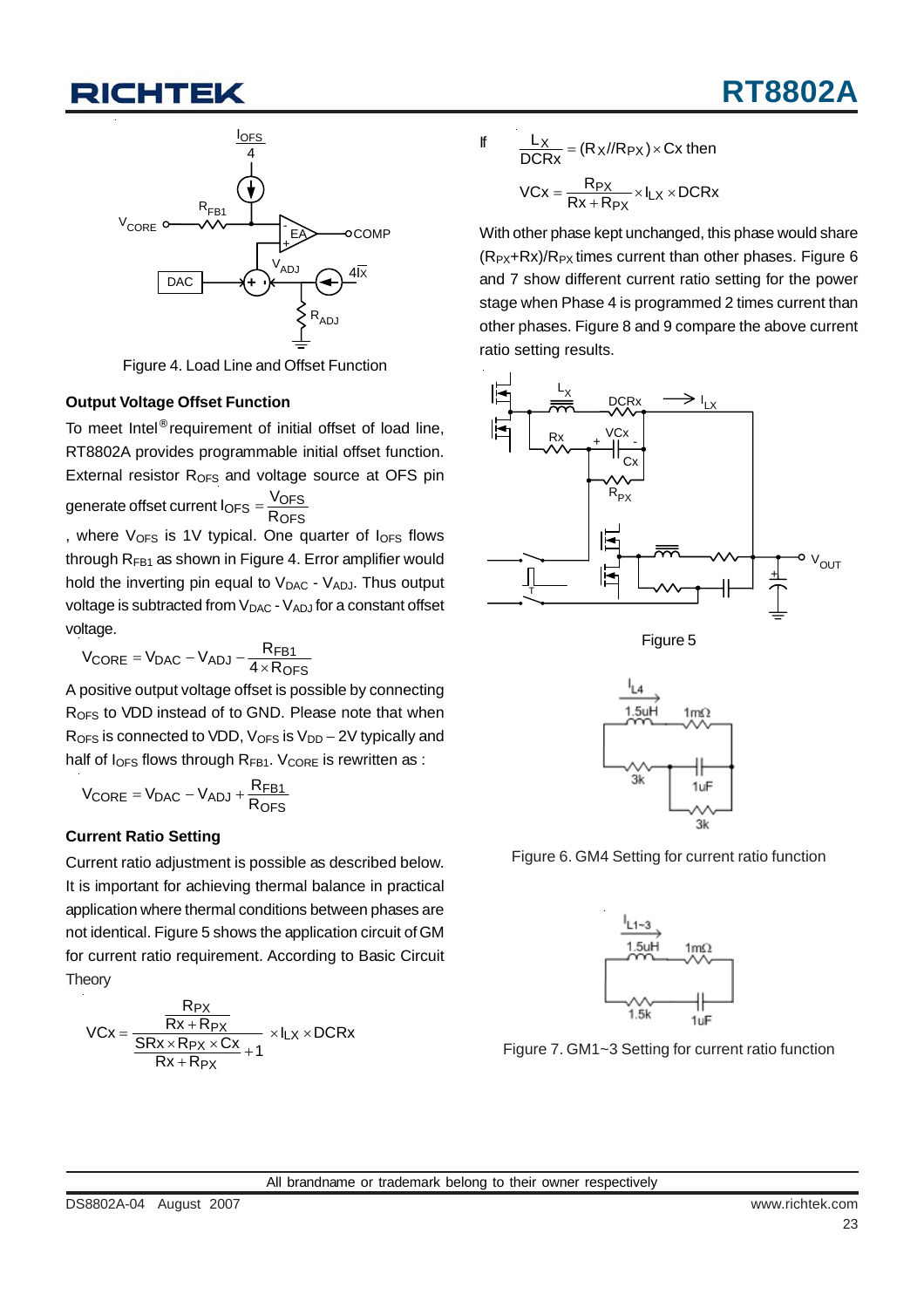# **RT8802A**

![](_page_23_Figure_1.jpeg)

![](_page_23_Figure_2.jpeg)

**Dead Zone Elimination**

RT8802A samples and holds inductor current at 50% period by time-sharing sourcing a current  $I_X$  to R<sub>CSN</sub>. At light load condition when inductor current is not balance, voltage VCx across the sensing capacitor would be negative. It needs a negative  $I_X$  to sense the voltage. However, RT8802A CANNOT provide a negative  $I_X$  and consequently cannot sense negative inductor current. This results in dead zone of load line performance as shown in Figure 10. Therefore a technique as shown in Figure 11 is required to eliminate the dead zone of load line at light load condition.

![](_page_23_Figure_5.jpeg)

![](_page_23_Figure_6.jpeg)

Figure 11. Application circuit of GM

Referring to Figure 11,  $I_X$  is expressed as :

$$
I_X = \frac{V_{OUT}}{R_{CSN2}} + \frac{I_{LX_50\%} \times DCRx}{R_{CSN2}} + \frac{I_{LX_50\%} \times DCRx}{R_{CSN}}
$$
 (1)

where  $I_{LX_250\%}$  is the of inductor current at 50% period. To make sure RT8802A could sense the inductor current, right hand side of Equation (1) should always be positive:

$$
\frac{V_{OUT}}{R_{CSN2}} + \frac{I_{LX\_50\%} \times DCRx}{R_{CSN2}} + \frac{I_{LX\_50\%} \times DCRx}{R_{CSN}} \geq 0 \qquad (2)
$$

Since  $R_{\text{CSN}} >> DCRx$  in practical application, Equation (2) could be simplified as :

$$
\frac{V_{OUT}}{R_{CSN2}} \ge \left| \frac{I_{LX\_50\%} \times DCRx}{R_{CSN}} \right|
$$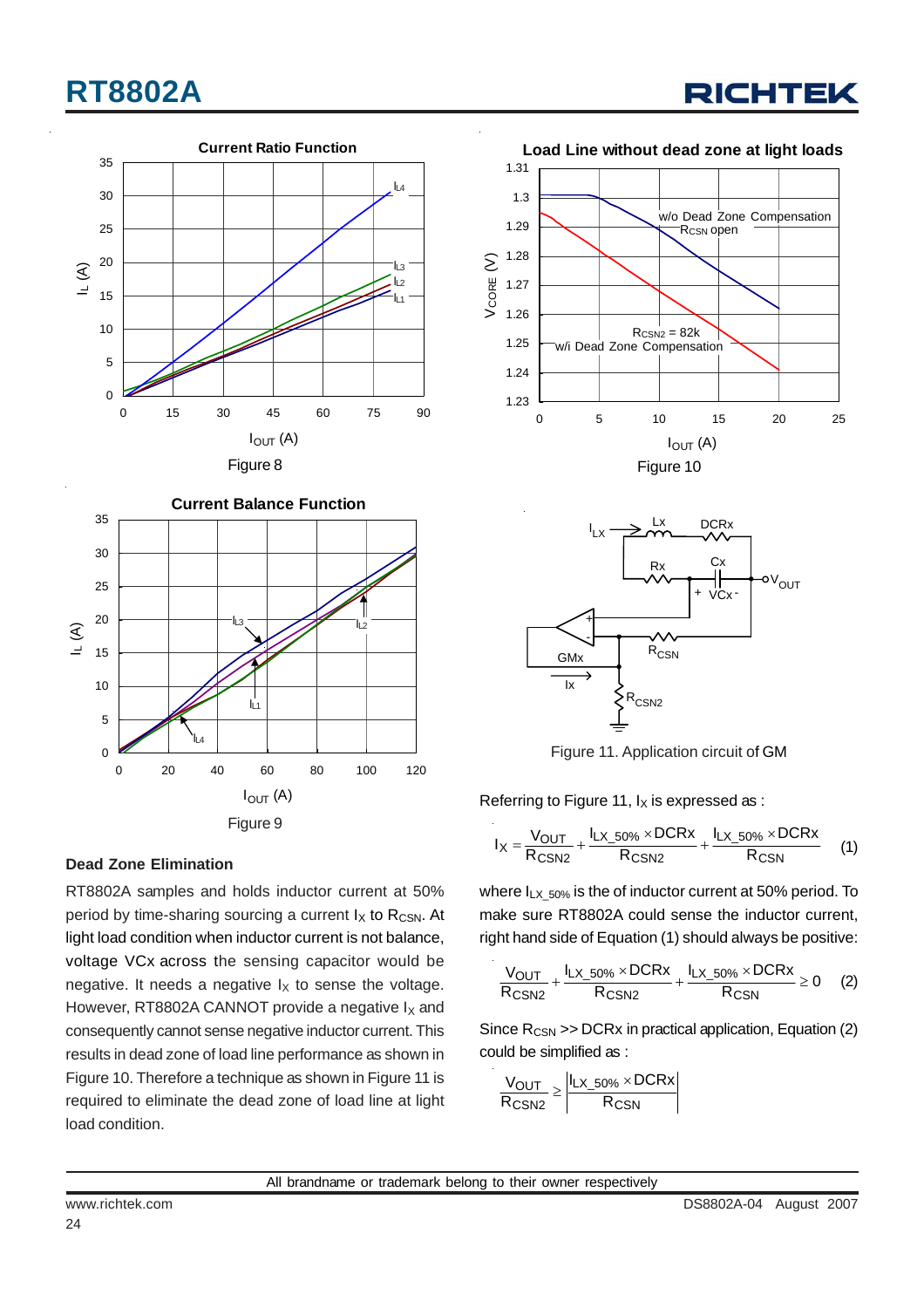## **RICHTEK**

# **RT8802A**

For example, assuming the negative inductor current is  $I_{1} \times 50\% = -5A$  at no load, then for

 $R_{CSN}$ 330Ω,  $R_{ADJ}$  = 160Ω,  $V_{OUT}$  = 1.300V

$$
\frac{1.3V}{R_{CSN2}}\geq\left|\frac{-5A\times1m\Omega}{330\Omega}\right|
$$

 $R_{CSM2} \leq 85.8k\Omega$ 

Choose  $R_{CSN2} = 82kΩ$ 

Figure 10 shows that dead zone of load line at light load is eliminated by applying this technique.

### **VR\_HOT & VR\_FAN Setting**

![](_page_24_Figure_9.jpeg)

Figure 12

![](_page_24_Figure_11.jpeg)

Figure 13. VR\_HOT and VR\_FAN Signal vs TSEN Voltage

### **Load Line Setting and Thermal Compensation**

 $V_{ADJ}$  = Sum( $I_X$ ) x R<sub>ADJ</sub> = (DCR x R<sub>ADJ</sub> / R<sub>CSN</sub>) x  $I_{OUT}$ 

$$
=
$$
 LL x  $I_{OUT}$ 

 $V_{OUT} = V_{DAC} - V_{ADJ} = V_{DAC} - LL \times I_{OUT}$ 

 $LL = DCR(PTC) \times R_{ADJ}(NTC) / R_{CSN}$ 

DCR is the inductor DCR which is a PTC resistance.

If  $R_{ADJ}$  is connected as in Figure 14,  $R_{ADJ} = R1 + (R2)/I$  $R<sub>NTC</sub>$ ), which is a negative temperature correlated resistance. By properly selecting R1 and R2, the positive temperature coefficient of DCR can be canceled by the negative temperature coefficient of  $R_{AD,I}$ . Thus the load line will be thermally compensated.

![](_page_24_Figure_20.jpeg)

![](_page_24_Figure_21.jpeg)

### **Over Current Protection**

### **Thermally compensated total current OCP**

 $V_{\text{TCOC}}$  is compared with  $V_{AD,I}$ . If  $V_{AD,I} > V_{\text{TCOC}}$  then OCP is triggered.

![](_page_24_Figure_25.jpeg)

![](_page_24_Figure_26.jpeg)

### **Phase current OCP**

RT8802A uses an external resistor R<sub>IMAX</sub> connected to IMAX pin to generate a reference current  $I_{IMAX}$  for over current protection :

$$
I_{IMAX} = \frac{V_{IMAX}}{R_{IMAX}}
$$

where V<sub>IMAX</sub> is typical 1.0V . OCP comparator compares each sensed phase current  $I_X$  with this reference current as shown in Figure 16. Equivalently, the maximum phase current  $I_{LX(MAX)}$  is calculated as below:

$$
\frac{1}{3}I_{X(MAX)} = \frac{1}{2}I_{IMAX}
$$
  
\n
$$
I_{X(MAX)} = \frac{3}{2}I_{IMAX} = \frac{3}{2} \times \frac{V_{IMAX}}{R_{IMAX}}
$$
  
\n
$$
I_{LX(MAX)} = I_X \times \frac{R_{CSNX}}{DCR_X} = \frac{3}{2} \times \frac{V_{IMAX}}{R_{IMAX}} \times \frac{R_{CSNX}}{R_{LX}}
$$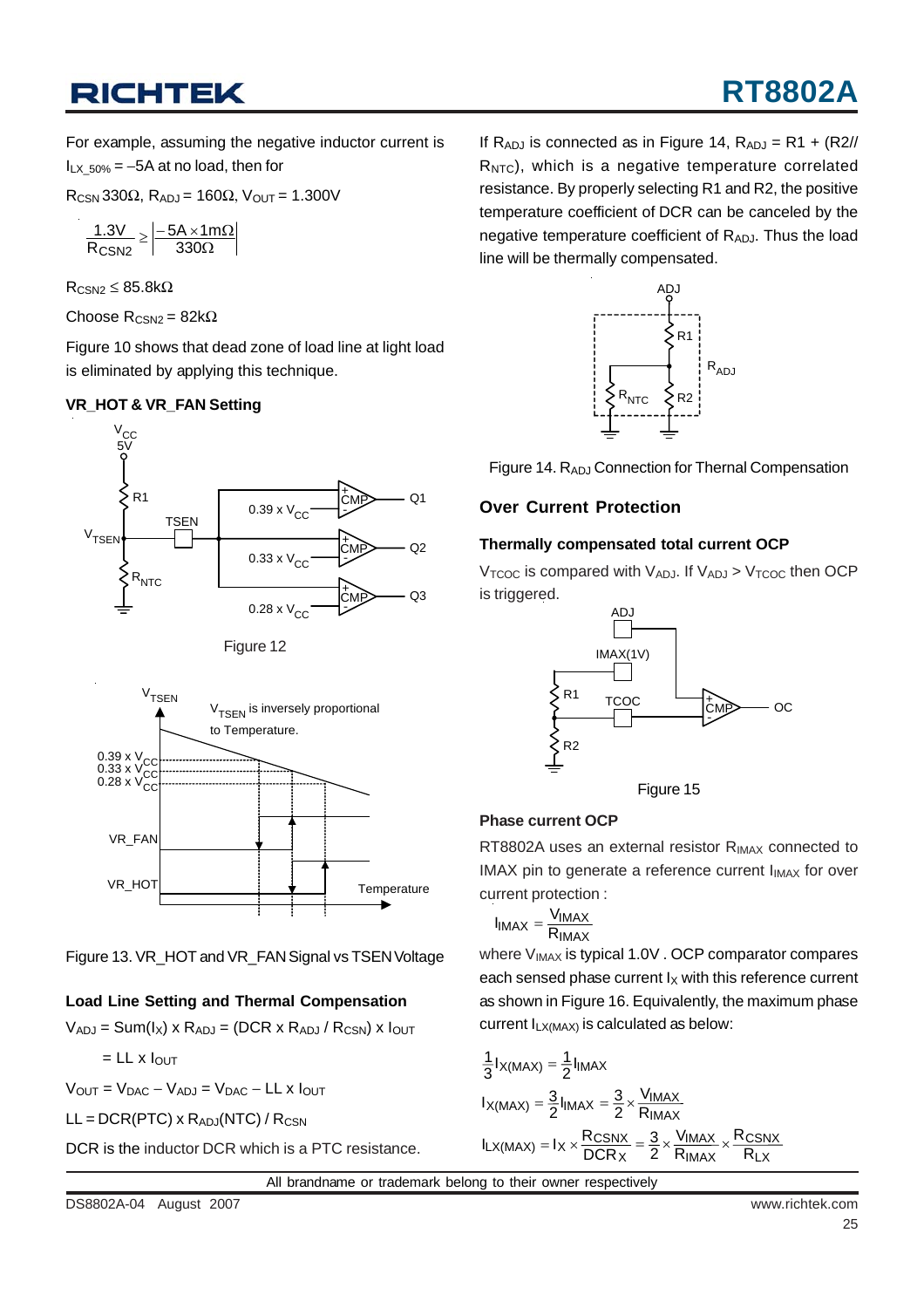## **RT8802A**

![](_page_25_Picture_1.jpeg)

![](_page_25_Figure_2.jpeg)

Figure 16. Over Current Comparator

### **Phase current OCP and total current OCP with thermal compensation**

![](_page_25_Figure_5.jpeg)

![](_page_25_Figure_6.jpeg)

### **Error Amplifier Characteristic**

For fast response of converter to meet stringent output current transient response, RT8802A provides large slew rate capability and high gain-bandwidth performance. Figure 20. Gain-Bandwidth Measurement by signal A

![](_page_25_Figure_9.jpeg)

![](_page_25_Figure_10.jpeg)

![](_page_25_Figure_11.jpeg)

Time (250ns/Div)

Figure 19. EA Falling Transient with 10pF Loading ; Slew Rate = 8V/μs

![](_page_25_Figure_14.jpeg)

divided by signal B

### **Design Procedure Suggestion**

- a. Output filter pole and zero (Inductor, output capacitor value & ESR).
- b. Error amplifier compensation & saw-tooth wave amplitude (compensation network).
- c. Kelvin sense for V<sub>CORE</sub>.

### **Current Loop Setting**

- a. GM amplifier S/H current (current sense component DCR,  $ISP_X$  and  $ISN_X$  pin external resistor value).
- b. Over-current protection trip point (R<sub>IMAX</sub> resistor).

### **VRM Load Line Setting**

- a. Droop amplitude (ADJ pin resistor).
- b. No load offset  $(R_{CSN})$
- c. DAC offset voltage setting (OFS pin & compensation network resistor).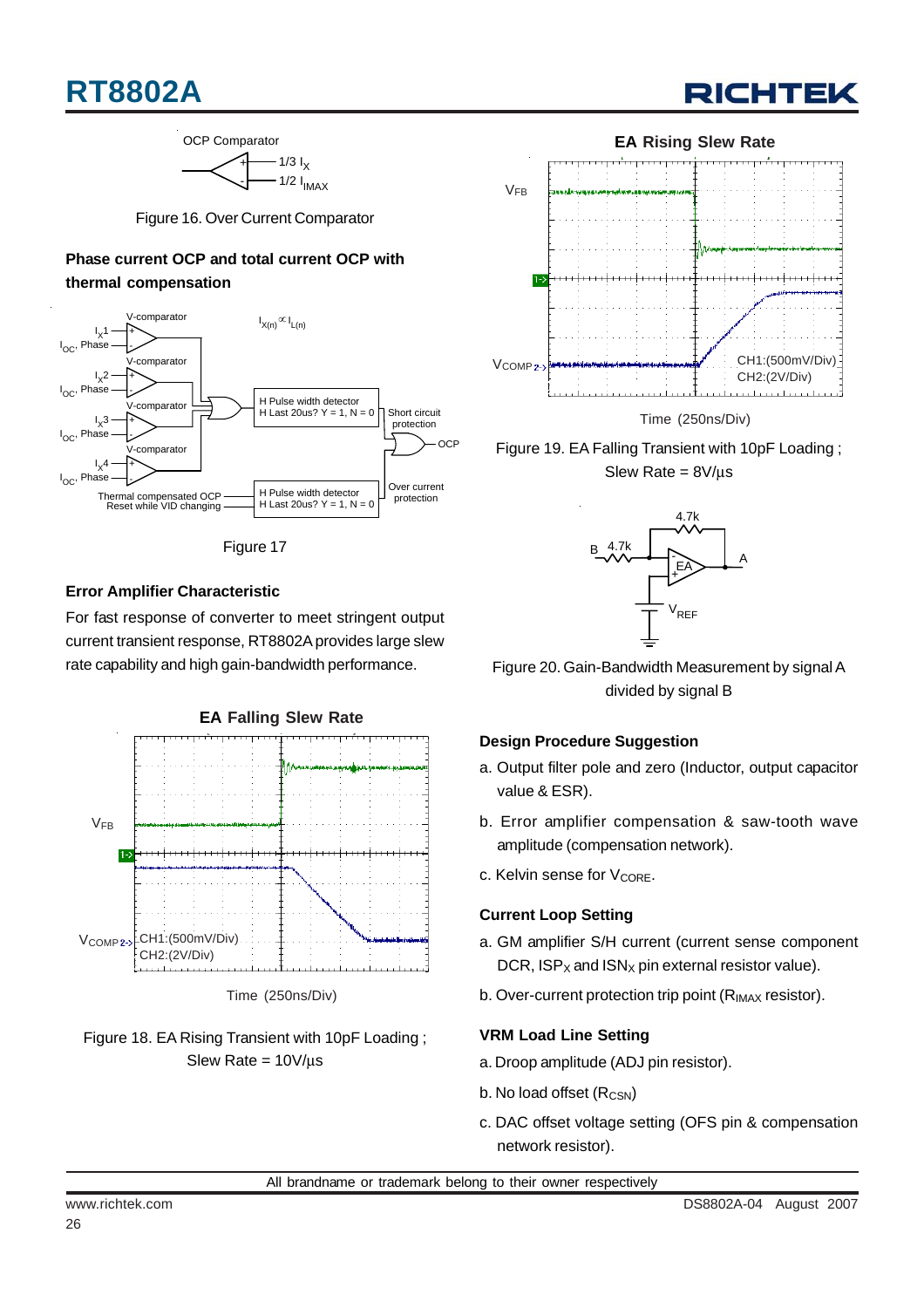## **RICHTEK**

d. Temperature coefficient compensation(TSEN external resister & thermistor, resistor between ADJ and GND.)

#### **Power Sequence & SS**

DVD pin external resistor and SS pin capacitor.

#### **PCB Layout**

a.Kelvin sense for current sense GM amplifier input.

b.Refer to layout guide for other items.